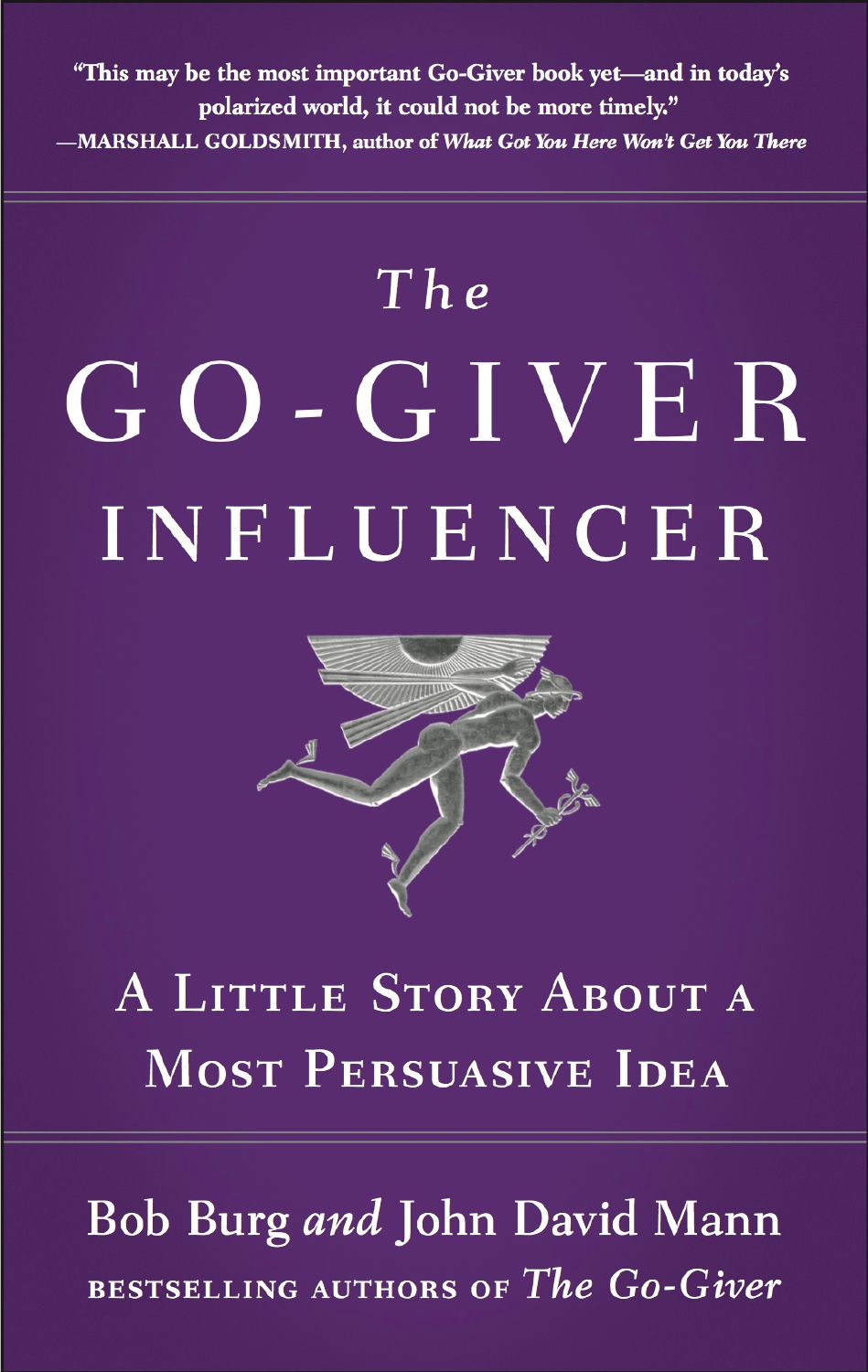## The Go-Giver Infuencer

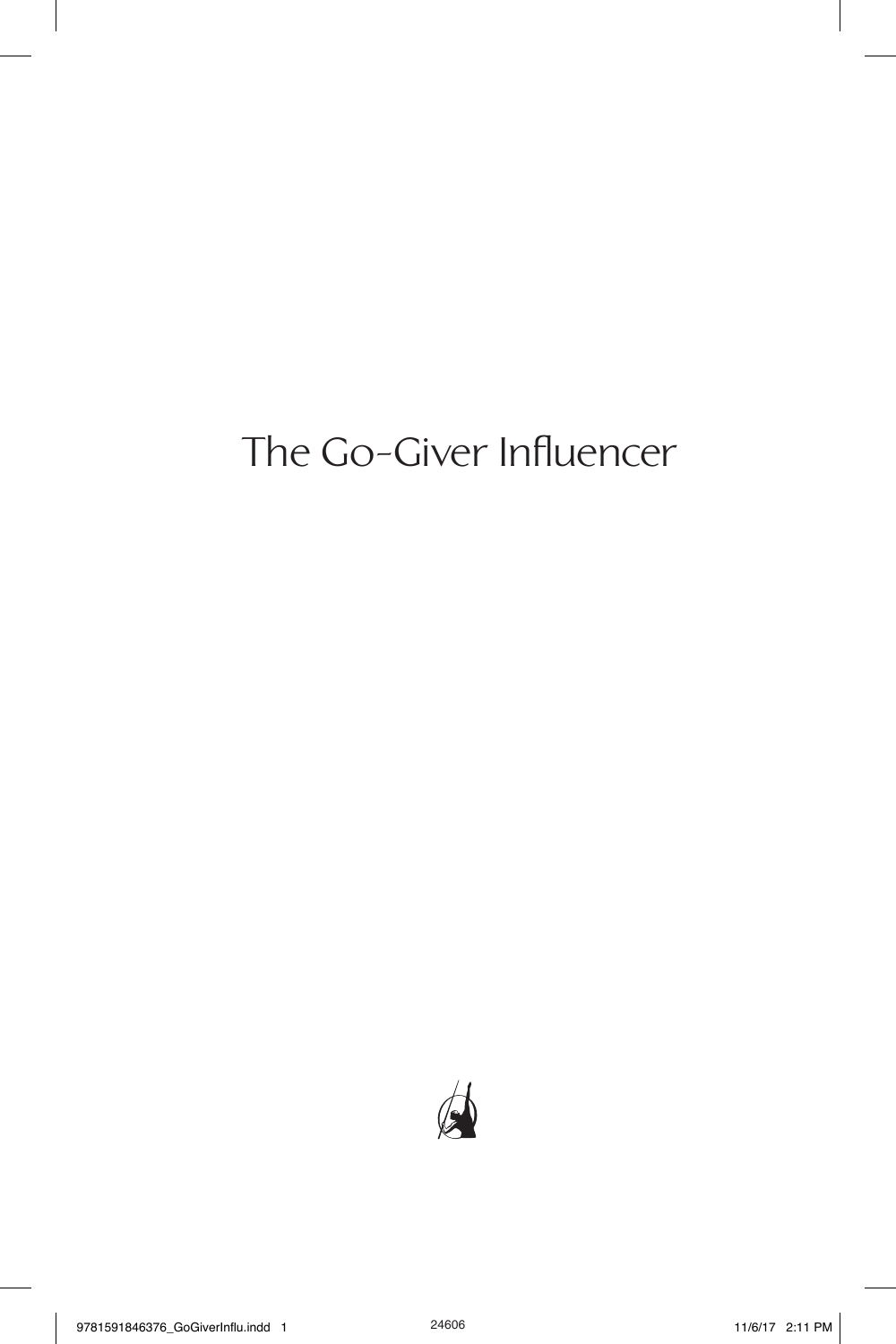## The Go-Giver Infuencer

*A Little Story About a Most Persuasive Idea*

### Bob Burg *and* John David Mann

Bestselling authors of *The Go-Giver*

PORTFOLIO/PENGUIN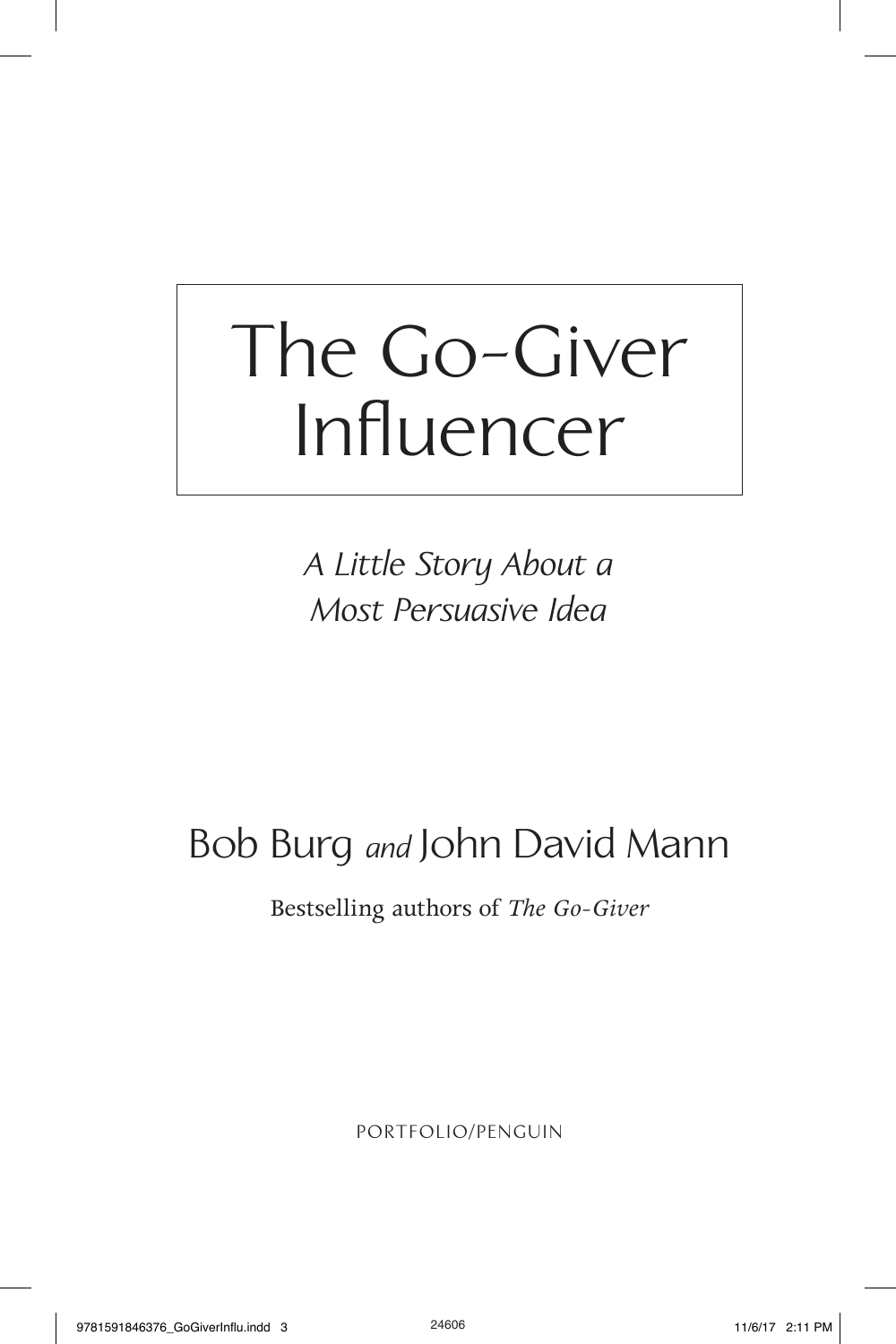

Portfolio/Penguin An imprint of Penguin Random House LLC 375 Hudson Street New York, New York 10014



Copyright © 2018 by Bob Burg and John David Mann Penguin supports copyright. Copyright fuels creativity, encourages diverse voices, promotes free speech, and creates a vibrant culture. Thank you for buying an authorized edition of this book and for complying with copyright laws by not reproducing, scanning, or distributing any part of it in any form without permission. You are supporting writers and allowing Penguin to continue to publish books for every reader.

Most Portfolio books are available at a discount when purchased in quantity for sales promotions or corporate use. Special editions, which include personalized covers, excerpts, and corporate imprints, can be created when purchased in large quantities. For more information, please call (212) 572-2232 or e-mail specialmarkets@penguinrandomhouse.com. Your local bookstore can also assist with discounted bulk purchases using the Penguin Random House corporate Business-to-Business program. For assistance in locating a participating retailer, e-mail B2B@penguinrandomhouse.com.

> ISBN: 9781591846376 (hardcover) ISBN: 9780525533702 (e-book)

Printed in the United States of America 1 3 5 7 9 10 8 6 4 2

Book design by George Towne

This is a work of fiction. Names, characters, places, and incidents either are the product of the author's imagination or are used fctitiously, and any resemblance to actual persons, living or dead, businesses, companies, events, or locales is entirely coincidental.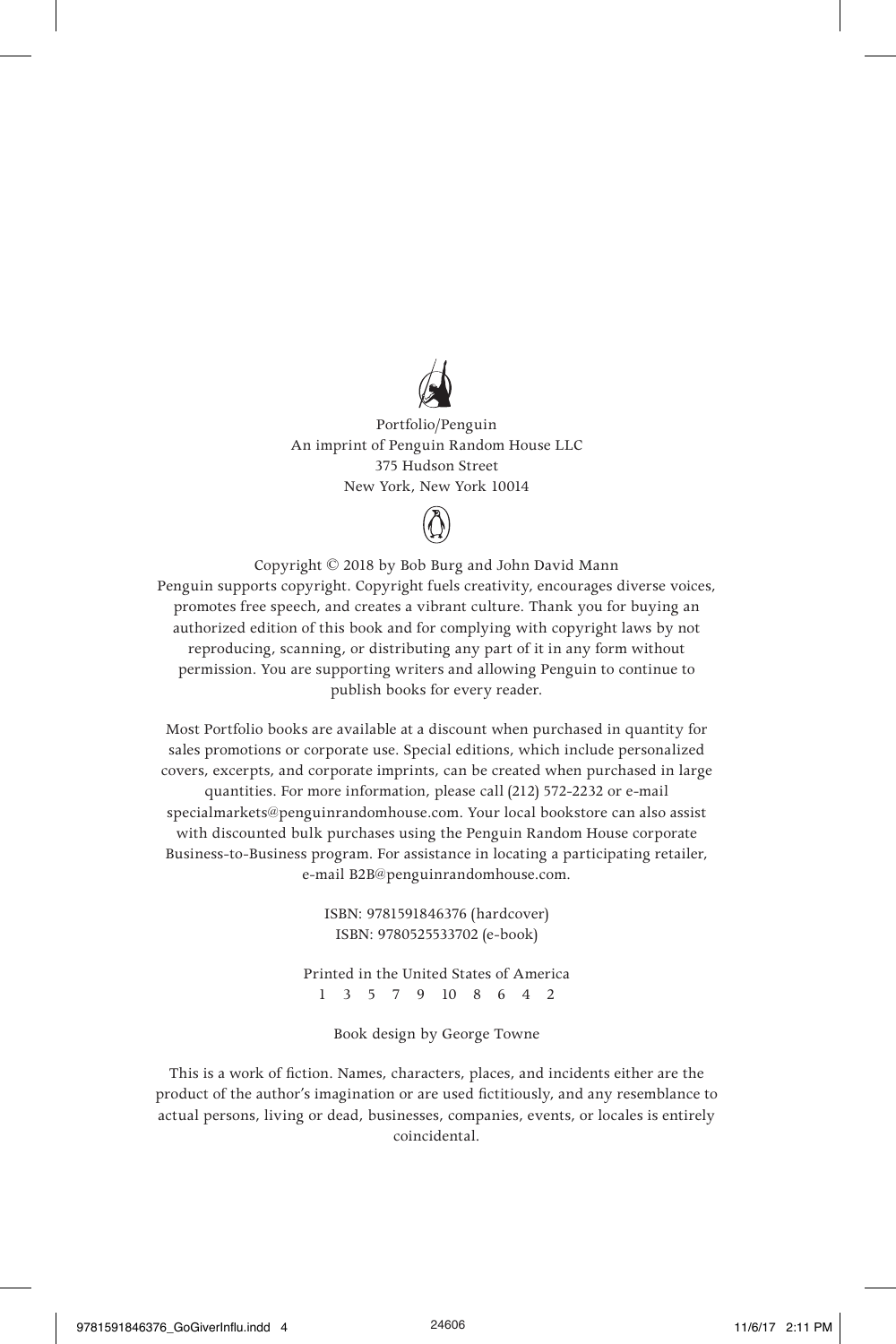*To Mike and Myrna Burg, Alfred and Carolyn Mann, and Ana Gabriel Mann, whose infuence on us has shaped everything in our lives*

*and to the four-legged creatures of the world—those angels clothed in fur—who make life richer and sweeter for humans everywhere.*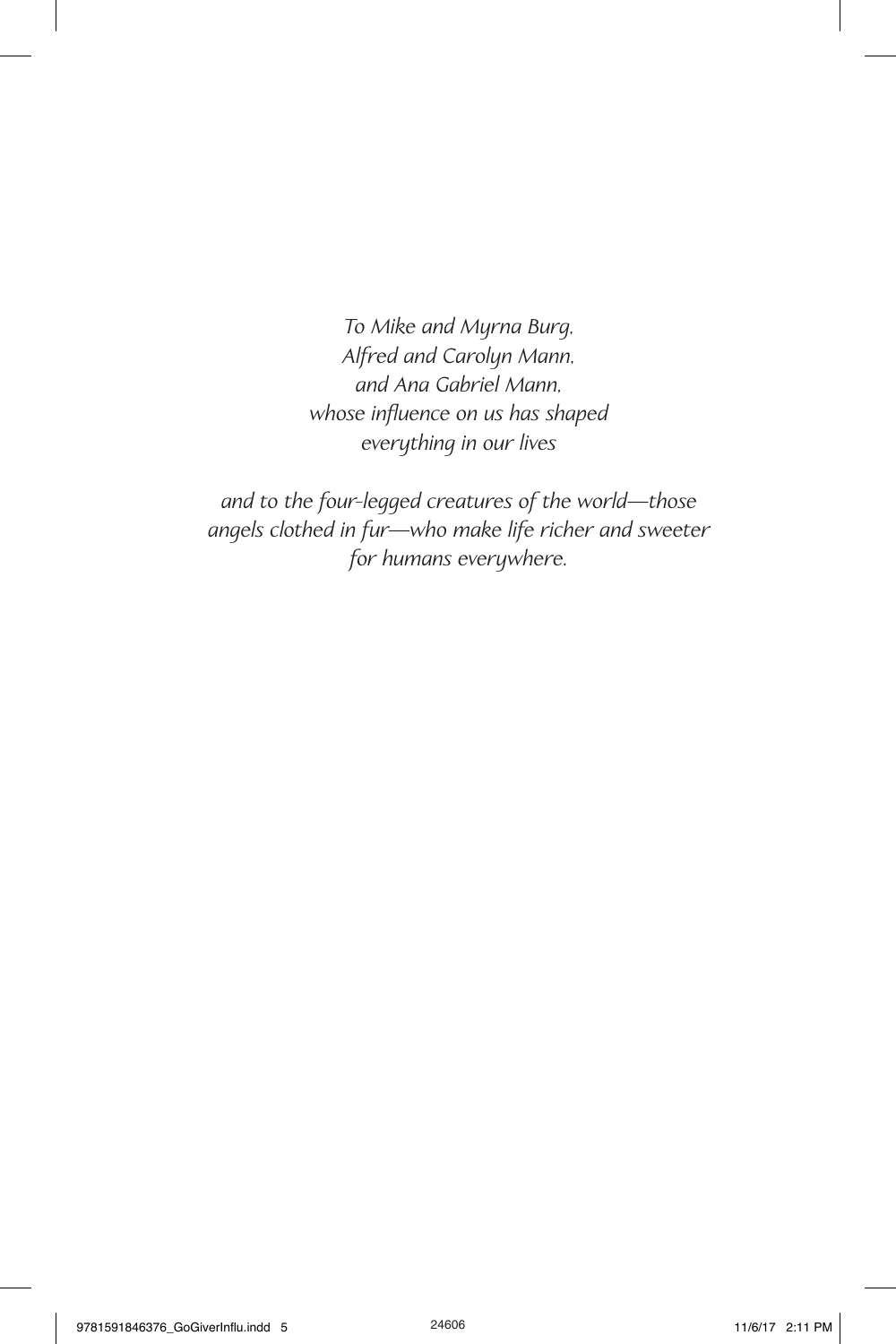### **CONTENTS**

- Jackson 5
- Gillian 15
- The Dog Park 23
- The Judge 33
- The Coach 41
- Master Your Emotions 51
- Step into Their Shoes 67
- 8 The Corner Office 79
- Set the Frame 87
- Collision 103
- Grace 111
- Trust 127
- The Fifth Clause 133
- A Toast 143

The Five Secrets of Genuine Infuence 145 Discussion Guide 151 Q&A with the Authors 157 Acknowledgments 171 About the Authors 175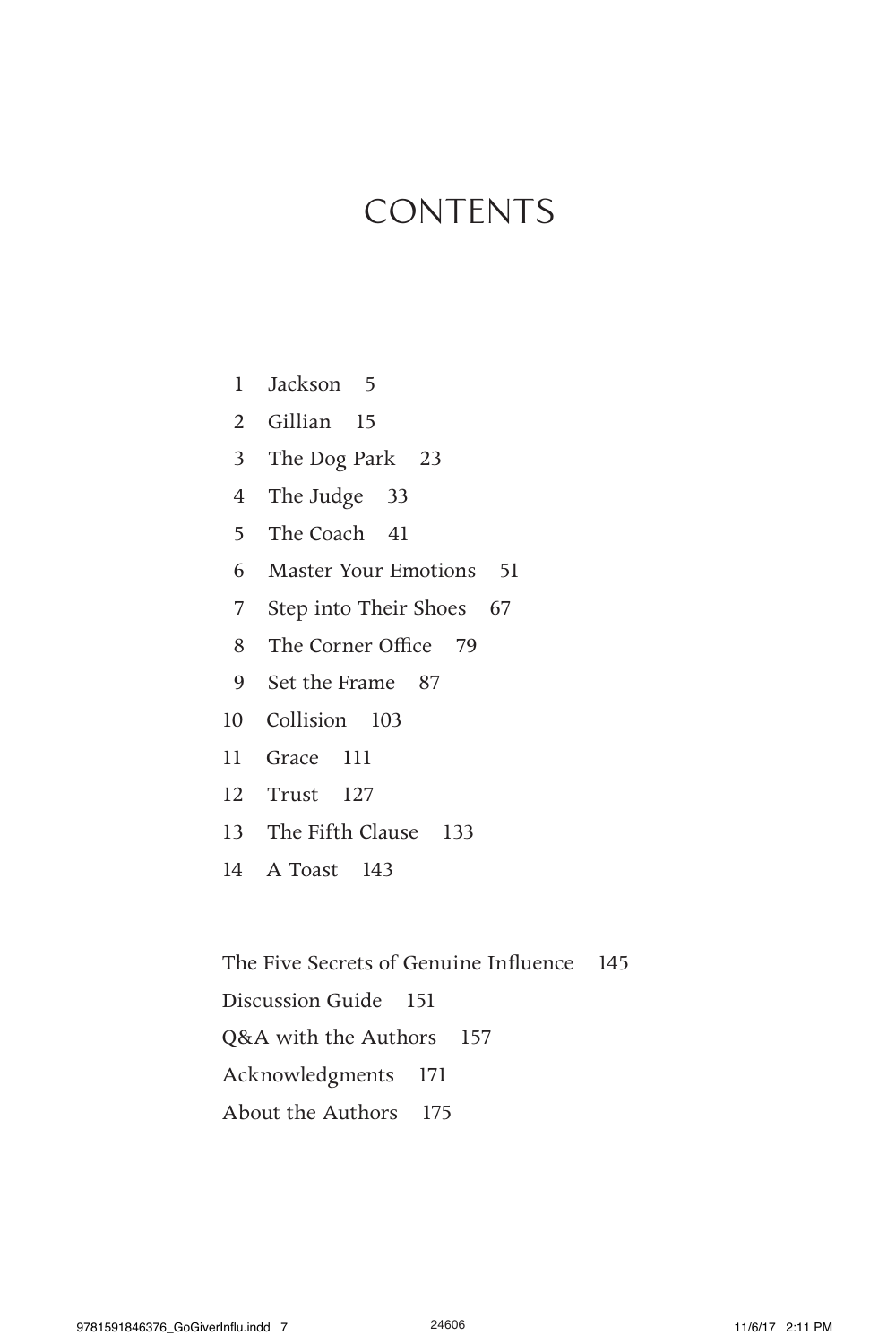## The Go-Giver Infuencer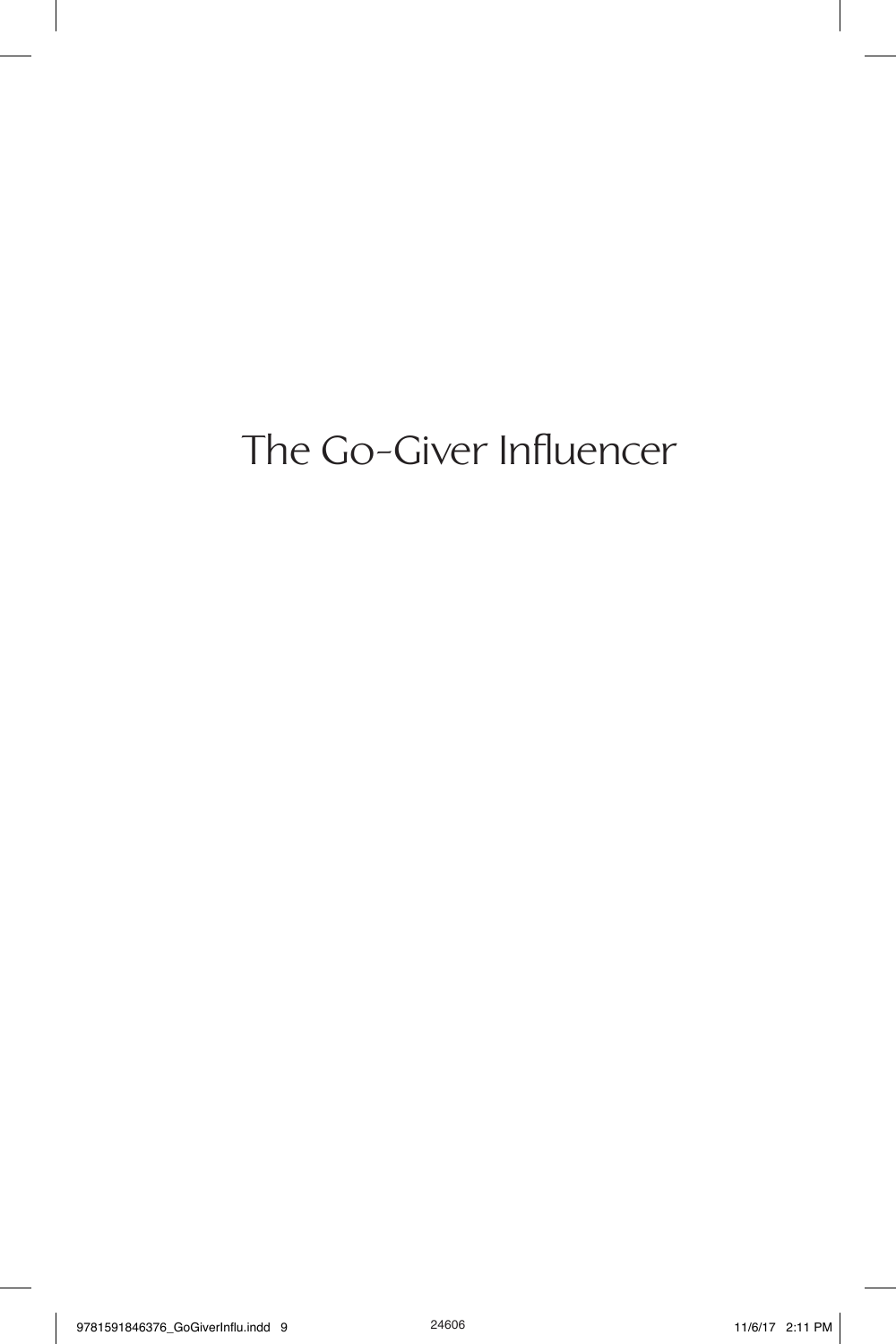## Introduction

It's hard to believe it's been a full decade since the frst few copies of *The Go-Giver* stepped onto the bookshelves to state their message and see if the world was interested in reading about Pindar's Paradox—that *the more you give, the more you have*.

Turned out, the world was.

Most books enjoy an initial surge of sales and interest and then taper off to a relatively quiet life in the wings—the *backlist*, as publishers call it. With *The Go-Giver*, things went rather in the opposite direction: with each succeeding year, rather than diminishing, interest seemed to keep growing. And growing.

Something about the book seemed to touch a chord, often in the most unexpected places. Originally positioned as a *business* book, our "little story about a powerful business idea" began showing up in book clubs, community groups, sermons, and high school classrooms, as well as in boardrooms and sales-and-service trainings. CEOs and thought leaders were quoting it. It started becoming not simply popular, but *infuential*.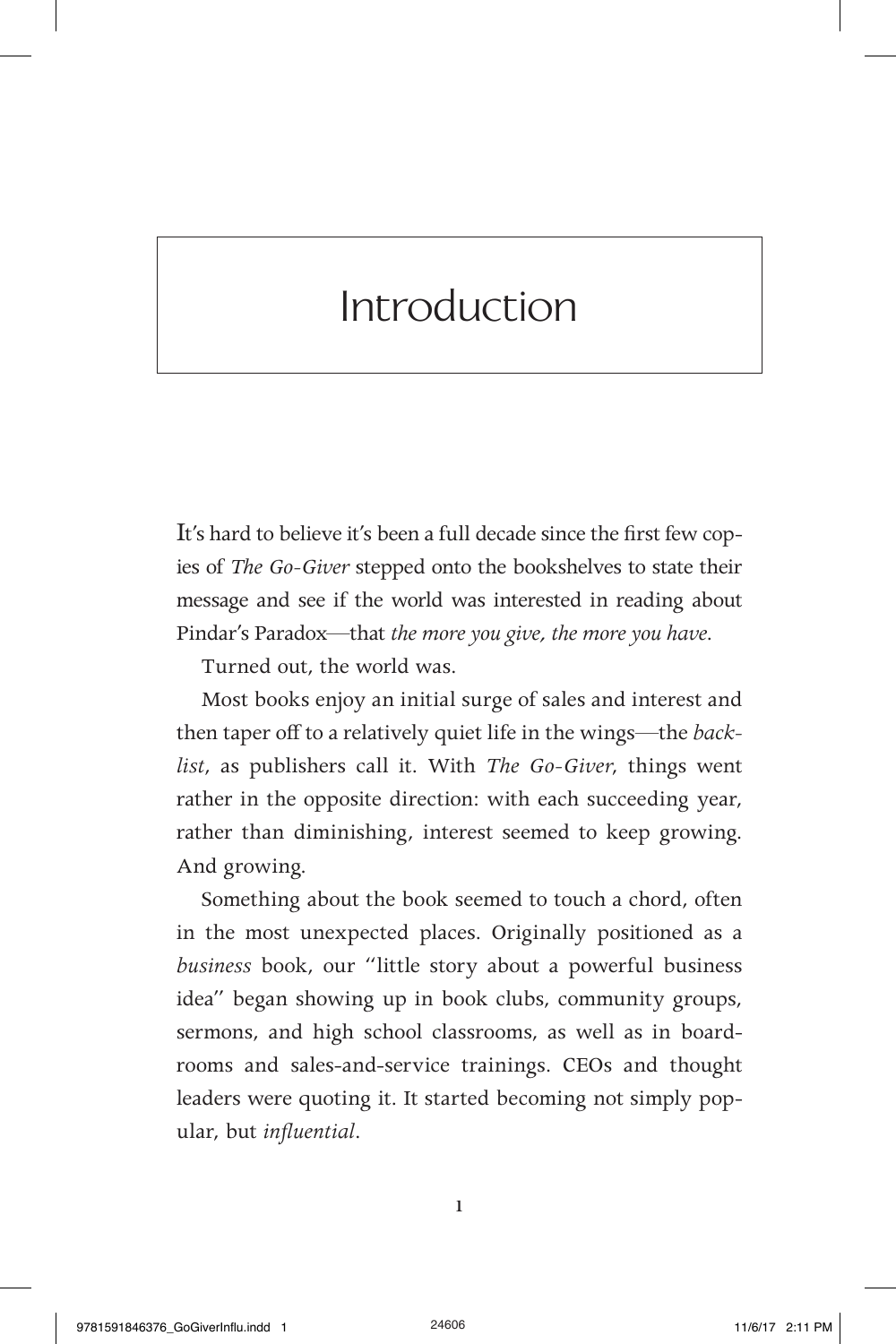In 2015, our publisher brought out a new expanded edition of the book, with a foreword and introduction, a Discussion Guide for readers' groups, additional commentary—and a curious feature on the back jacket that to us was both fascinating and signifcant: the handful of endorsements there were bracketed by a pair of quotes from Arianna Huffington and Glenn Beck. Not two people whose views you'd typically expect to fnd on the same page (whether metaphorically or, as in this case, literally).

Which brings us to the reason for the book you're now holding in your hands and the true meaning and value of *infuence*.

The idea of infuence has been at the center of all three Go-Giver books to date.

In *The Go-Giver*, Sam Rosen, the beaming white-haired insurance man, explains to Joe that grasping the true nature of infuence became the key to his success—and that people typically get it backward:

"If you asked most people what creates infuence, what would they say?"

Joe's answer came without hesitation. "Money. Position. Maybe a history of outstanding accomplishments."

Sam nodded, grinning. "Ha! You're right, that's *exactly* what they'd say—and they'd have it exactly backwards! Those things don't *create* infuence—infuence creates *them*."

**2**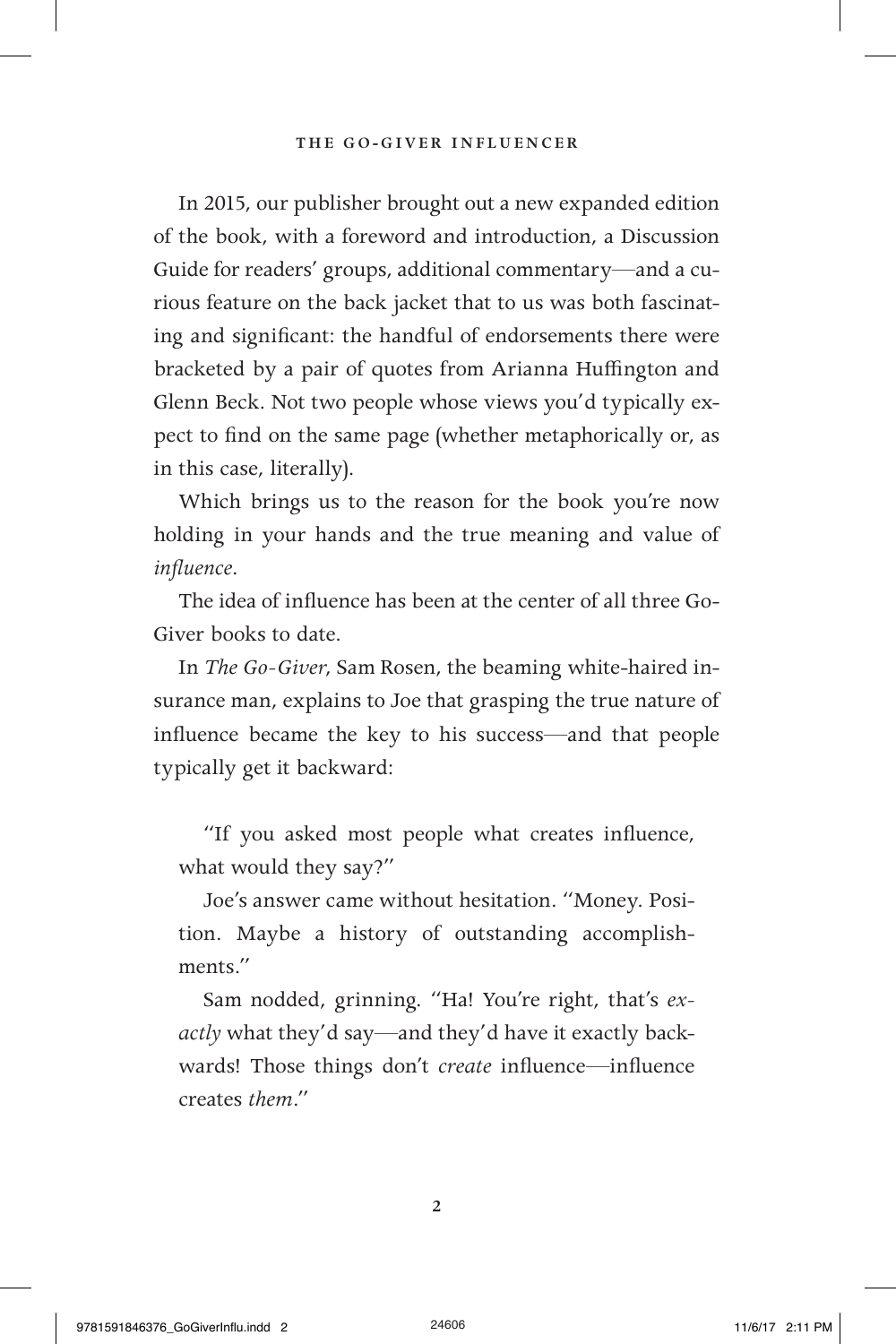#### **INTRODUCTIO N**

He also defned what he called the Law of Infuence:

"Your infuence is determined by how abundantly you place other people's interests frst."

In *Go-Givers Sell More*, the third of its five parts—the keystone at the center of the book's arch—expounded and expanded on that law and how it works in everyday real-life operation.

In *The Go-Giver Leader*, in a chapter entitled "The Substance of Influence," Aunt Elle (that book's mentor figure) offers up this definition of influence:

"Well," she said, hitching forward eagerly in her seat, "the word *infuence* means *an unseen fow of power*. It was frst used in the Middle Ages, believe it or not, as an astrological term, from an Old French word meaning *a streaming ethereal power from the stars acting upon our character or destiny*. Imagine that!

"By the ffteenth century, the word was being used to mean *an exercise of personal power by human beings*. You could say, it describes how we exert gravitational force on each other. Like stars."

We thought Sam, Aunt Elle, and the rest had pretty well summed it up. But the world moves on, and its needs change and evolve. If Pindar and his friends were here today, we wondered, participating in the world of 2018, what would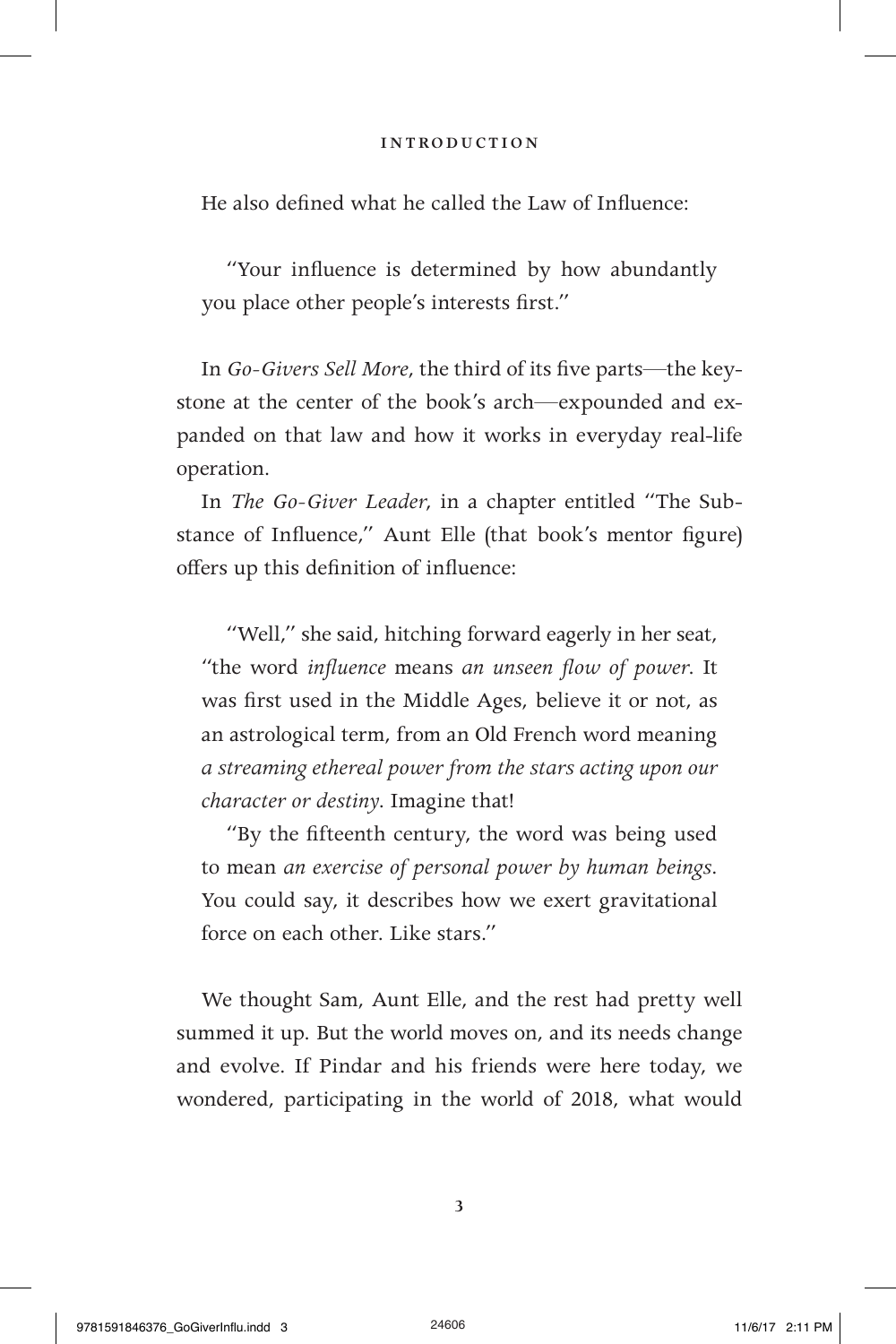they say? What would they want to write about? Infuence, we thought, for sure—but perhaps more specifcally about the role infuence plays in the capacity for empathy and civil discourse.

At its heart, *The Go-Giver Infuencer* is a story about what it takes to bridge diferences, to settle disputes and defang conficts, to fnd common ground where there appears to be only irreconcilably polarized positions. (And, yes, even to negotiate business dealings.) It is also about what it takes to be the kind of person whom others come to trust, a person to whom others look for sound guidance, clear judgment, and, in times of challenge, evenhanded wisdom.

A person, in other words, of genuine infuence.

In recent years the term "infuencer" has come into widespread usage, a development we greatly appreciate. The more society explores the nature and signifcance of positive infuence, the better off our world becomes. We thought Pindar's friends would have something uniquely Pindarian to say about that—and we hope that, once you've arrived at the fnal toast that closes this story, you'll agree.

> Bob Burg and John David Mann January 2018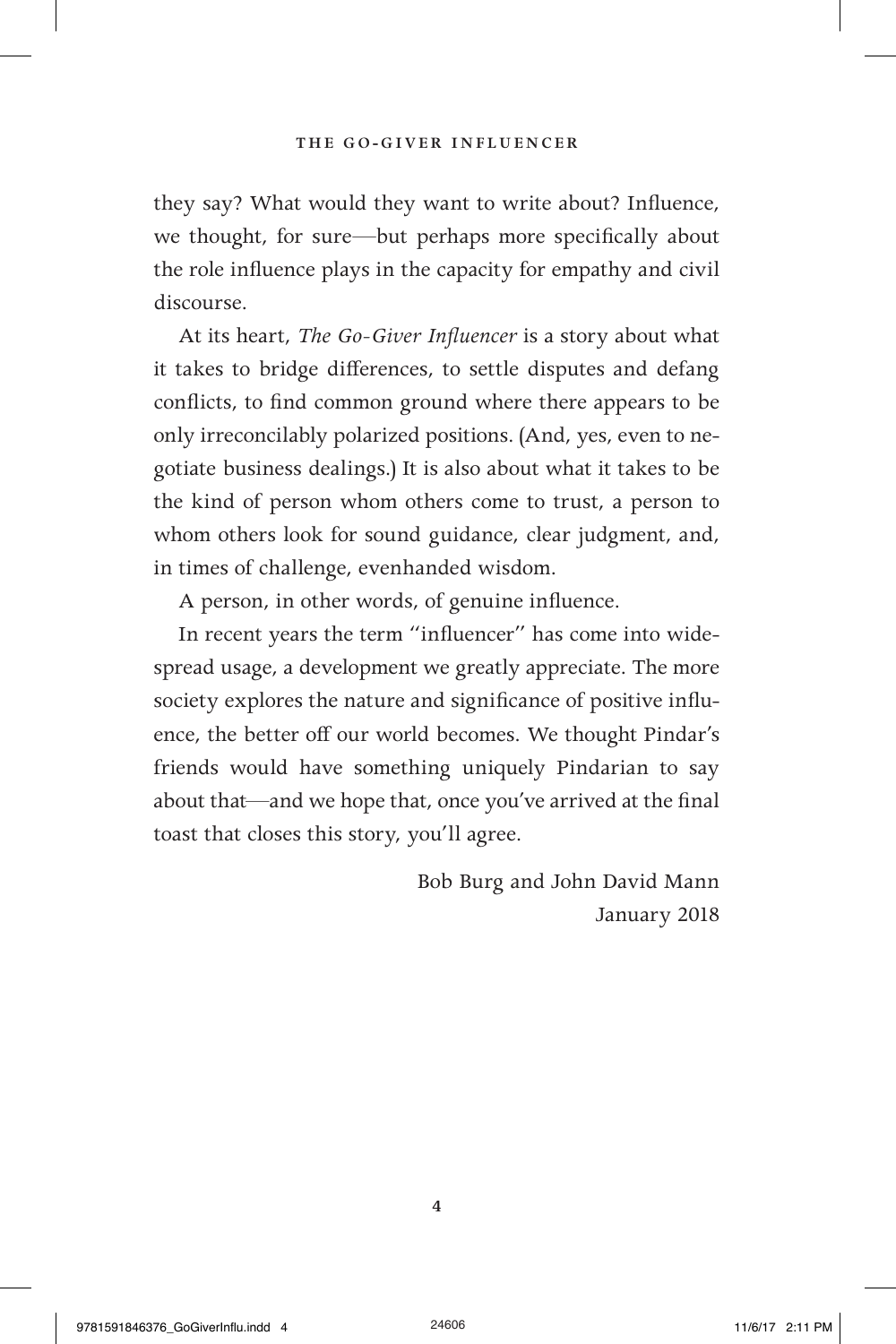## 1: Jackson

Jackson Hill looked like a man waiting to see the executioner.

"Are you sure you won't have some coffee?" The young woman at the reception desk had already offered him coffee, a soft drink, and water, in that order.

"I'm good. Thanks, though." He liked her energy. The nameplate on her desk said Mirabel. *Perfect*, thought Jackson. That's exactly what I need today. A MIRACLE.

He glanced at the wall clock. Ten after. Eleven, now. It had taken three weeks just to get this appointment. Three weeks he couldn't afford to wait. And now the appointed hour had come . . . and here he was, still waiting. He suppressed the impulse to look at the clock again. After three weeks of waiting, another ten minutes—no, eleven—shouldn't matter, right?

"Yes . . ." Mirabel was speaking into her headset now. "Okay. I'll send him in." She smiled at Jackson and said, "Ms. Waters can see you now. It's straight down the hall, on the right."

Finally.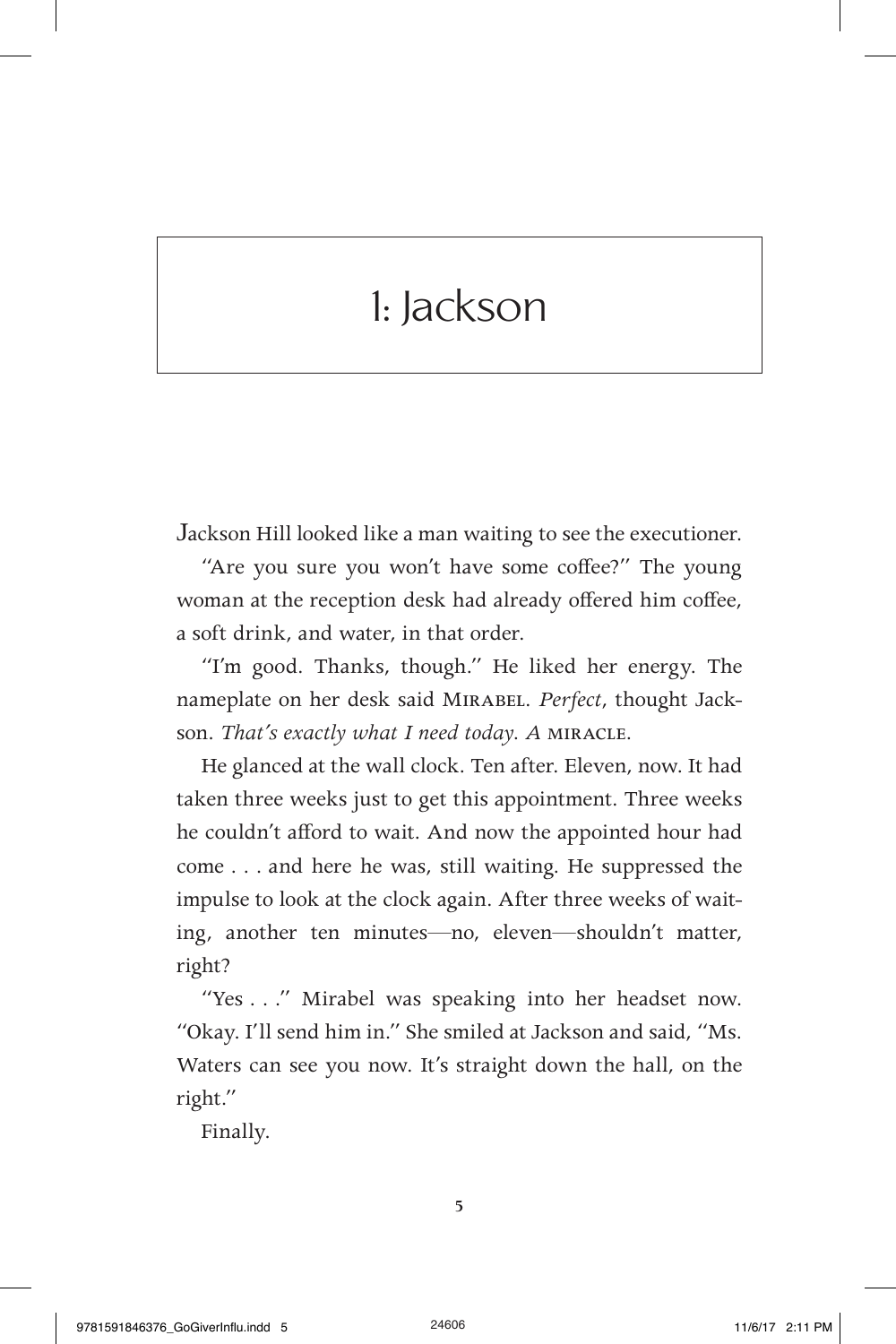As Jackson walked past her desk, Mirabel leaned forward a little and spoke in a stage whisper. "You're going to *love* Ms. Waters. She's really nice."

Jackson hoped that was true.

As he took his seat, Jackson noticed a photo on Ms. Waters's desk of a young girl (twelve, maybe?) curled around a beautiful Russian Blue cat, looking at the camera with big solemn eyes that said, *This is MY cat. Nobody messes with MY cat.* The elegant Blue stared at the camera, too, with haunting green eyes that said, *This is MY human. Nobody messes with MY human.*

Jackson smiled. Maybe this meeting would go well after all.

"So," the woman said, still looking down at the papers on her desk. "Mr. Hall."

"Hill," said Jackson, already feeling defensive.

She looked up. "Sorry?"

"It's Hill. Jackson Hill."

"Of course. Mr. Hill. Jackson. So," she sat back in her chair to give him her full attention. "Tell me about your business." *Showtime*.

"Sure. So, we started with our frst line of dry dog food, fve years ago. That was just for dogs. All diferent sizes and ages. And then within six months, we added a cat line . . . ," and he went on, just as he'd rehearsed it, chronicling how over the past fve years he'd built his fedgling business into a respected brand.

Of course, when he used the words "we started" and "we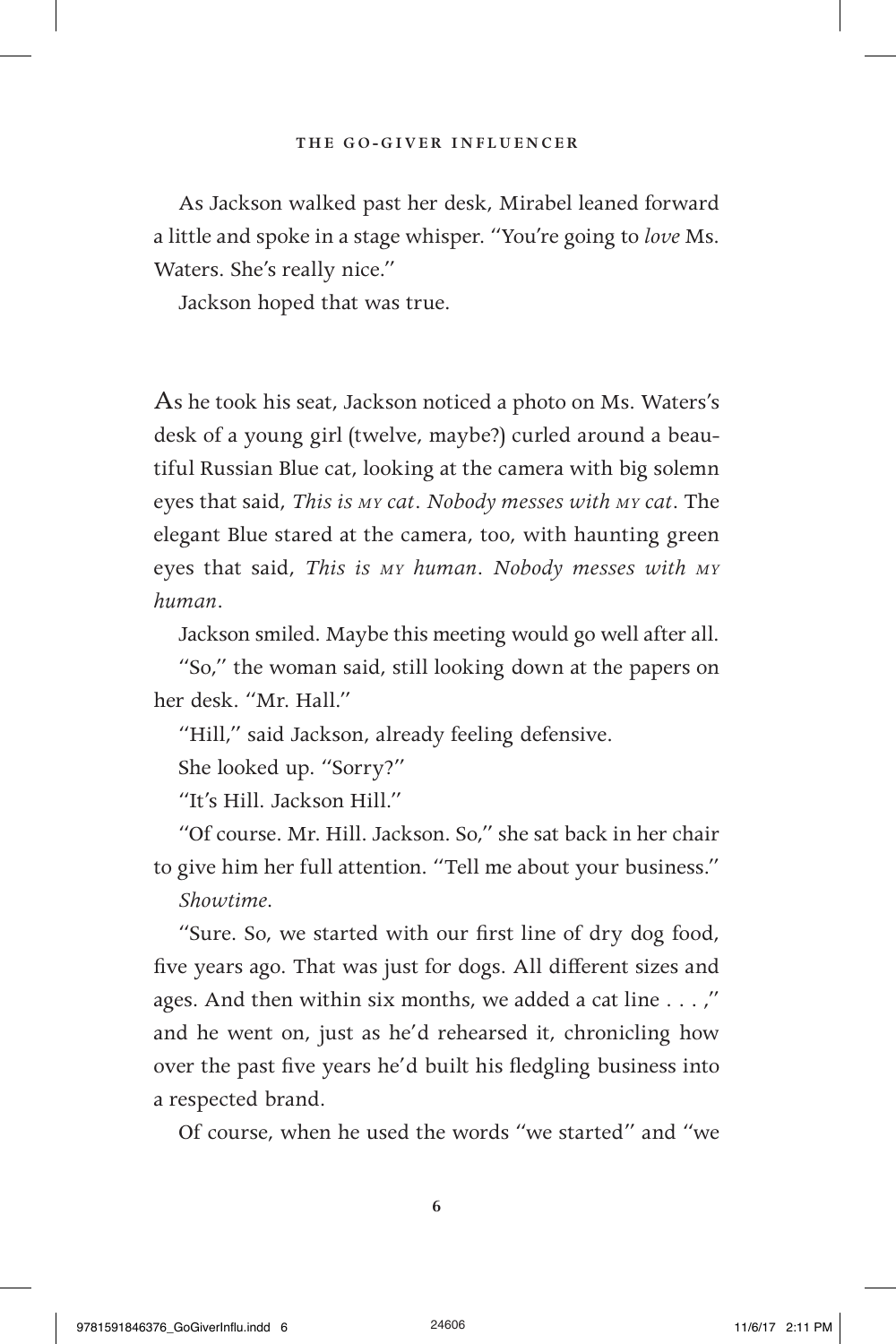#### **JACKSON**

added," he was really talking about just himself, Jackson, working solo in his cramped little kitchen, late into the nights and over long weekends, experimenting, crafting, adjusting. *Only the purest*, as his company motto went, *only the freshest, only the best*. Jackson had in every sense built his business from his kitchen table.

"Quite the entrepreneur," said Ms. Waters.

He shifted in his seat, unsure exactly how to respond to that.

Jackson had never intended to be a business owner. All he wanted was to see animals have the best food to eat. He'd just had to become an entrepreneur in order to do it. Six years ago he was working a sales job for an electronics outlet (and hating it), cooking for himself, Walt, and Solomon. When he shared his natural dog food concoctions with a few friends who also lived with dogs, word got out. By the time he let go of his sales job to focus full time on his pet food line, he had more than a hundred customers—and that widely respected brand.

All of which could come crashing down exactly one week from today if he didn't get this contract.

No, not *could*. All of which *would* come crashing down.

"So, you distribute to, what, now"—she was glancing down again, running her fnger down the sheet at the top of her little stack of papers—"two states?"

"Three," he said. "Almost four," he added, and immediately regretted it. Almost four? What, like holding four fngers up high and proudly saying, "These many!" *You're in business now, Jackie*, as Walt would say. *You gotta act like it*.

"Three," said Ms. Waters, nodding to her papers. "Almost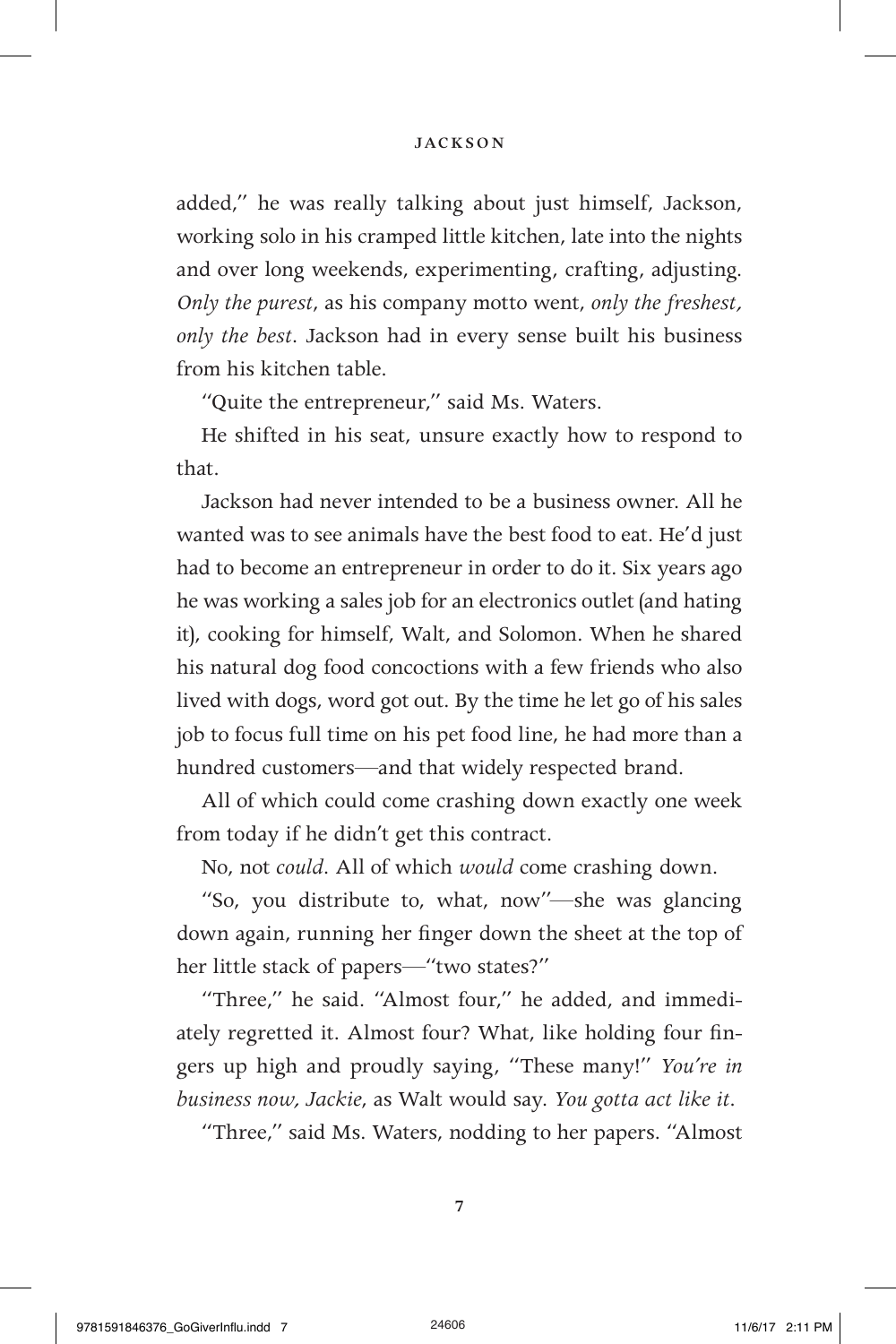four." She looked up and leveled her gaze directly at Jackson. "So tell me: Why do we want to carry you?"

Jackson winced. He knew she meant to say, "carry *your products*," right? But intentionally or not, she'd certainly nailed it, hadn't she. If—*if*—they gave him this contract, they would indeed be carrying *him*.

He took a breath.

"It's simple, really. I love animals. Adore them. Big, small, two-day-old kittens, old hounds on their last legs, doesn't matter what shape or size or breed or temperament, to me they are all, every one of them, the noblest, sweetest, kindest, most . . . well, most authentic creatures. I look at an animal like"—he almost said, *Like your daughter's cat*, but would that be getting too personal?—"well, like any cat, any dog, and I think they were put here as emissaries of how we ought to be. Emissaries of heaven on earth."

Ms. Waters smiled thinly. "Hence, the name."

Jackson nodded. "Exactly. That's how I see them."

She looked down at the papers again. " 'Angels Clothed in Fur.'" And up again at Jackson. "A somewhat unconventional name for a business."

"We're a somewhat unconventional business," he said, feeling defensive again. "Anyway, as I said, it's simple. I want to reach more animals with the best the earth has to offer. Only the purest and freshest. That slogan—I really mean it. And if I can put my product in your stores, well, you can reach a lot more creatures than I can on my own."

Understatement of the week. Smith & Banks Pet Supply, the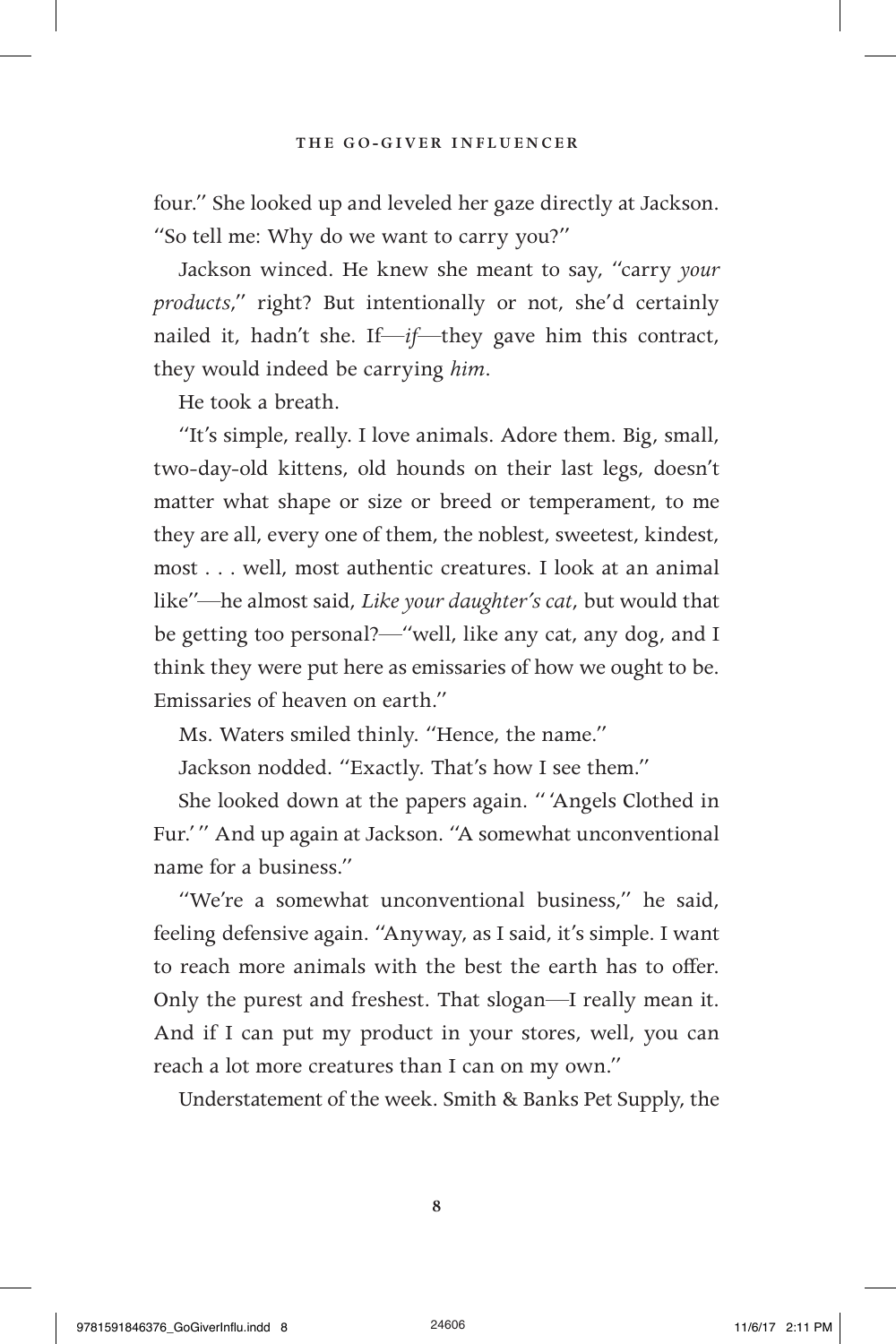chain Ms. Waters represented, had stores in every state coast to coast. A massive footprint. Or should he say, pawprint.

Ms. Waters glanced at her papers again, then back at Jackson and smiled once more, that thin smile that didn't seem to give much away.

"Well, I've looked through the materials you sent, and I have to say it's impressive. We like it, and we like you. We are defnitely interested in the possibilities."

Jackson's heart leapt. He nearly leapt, too, right out of his chair. *Impressive—we like it, and we like you.* Wow!

Then his head caught up. Hang on, did she just say, "defnitely . . . *possibilities*"? Wasn't that sort of like saying, "For sure . . . maybe"?

"We think Angels Clothed in Fur could sit very comfortably on our shelves," Ms. Waters was saying. "Just two points. You'd need to supply us on a national basis, of course. And we would want it to be an exclusive arrangement."

Jackson's heart stopped.

*National?*

#### *Exclusive?*

National distribution—that would mean he'd either have to ship his products clear across the country, which would be impossible, because part of his whole thing was their freshness and emphasis on locally grown ingredients . . . or he'd have to set up not one or two but at least a *dozen* separate production sites. Which would take an enormous investment. Which was completely out of the question.

And, *exclusive*? Pull out of all his existing clients' stores?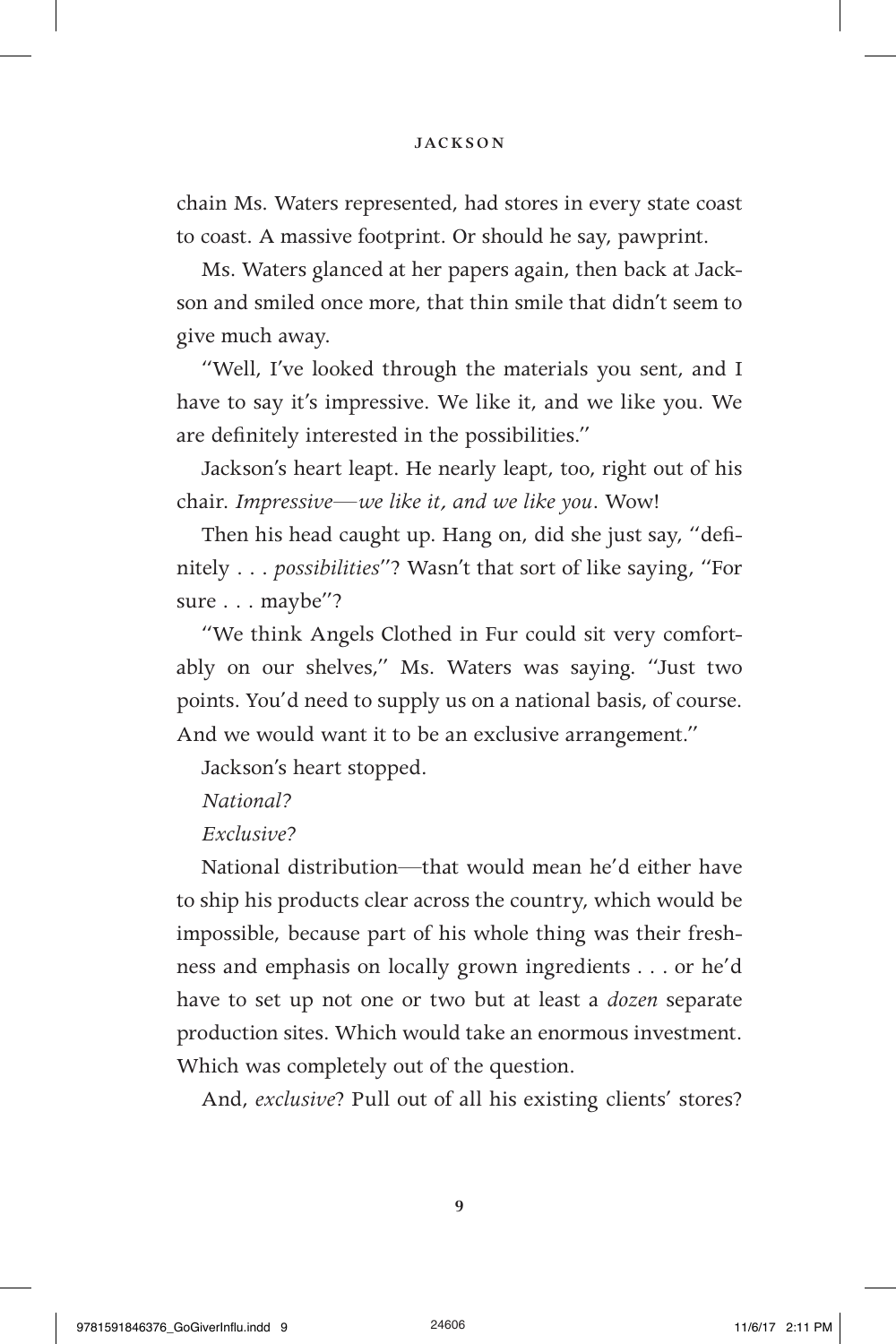Turn his back on all those relationships? It hurt even to think about it.

"Okay," he said, his heart racing, desperately hoping that she couldn't see how rattled he was. "See, I was hoping to start out going into stores in four states, maybe five. I mean, that's what we're geared for at the moment."

"I understand," she said. "But you understand, we're a national chain. Providing *only the purest, only the best* in these five states over here, but not in those five states over there . . . well, would that be fair to our customers?"

Jackson felt his face fush. *Would that be a rhetorical question?* he wanted to say, but he bit it back. Instead he just sighed. (Silently—he hoped.) "No, of course, I see your point. But I don't see how . . ."

He stopped. How did he plan to fnish that sentence?

The silence in the room felt positively chilly.

He had to say *something*, but he didn't dare explain his actual situation.

Revenue from those early clients had allowed him take over an old out-of-business diner. With his own industrial kitchen, he had built out his pet food line and extended his sales to stores across the state. To extend that reach farther to cover three states—well, *parts* of three states—he'd had to set up a whole new separate production facility in the next state over so he could keep to his standards of freshness and local supply.

But setting up and running a new plant from scratch was a lot harder than he expected. The fnancing he'd gotten to do it was drowning him. The bank had been patient for a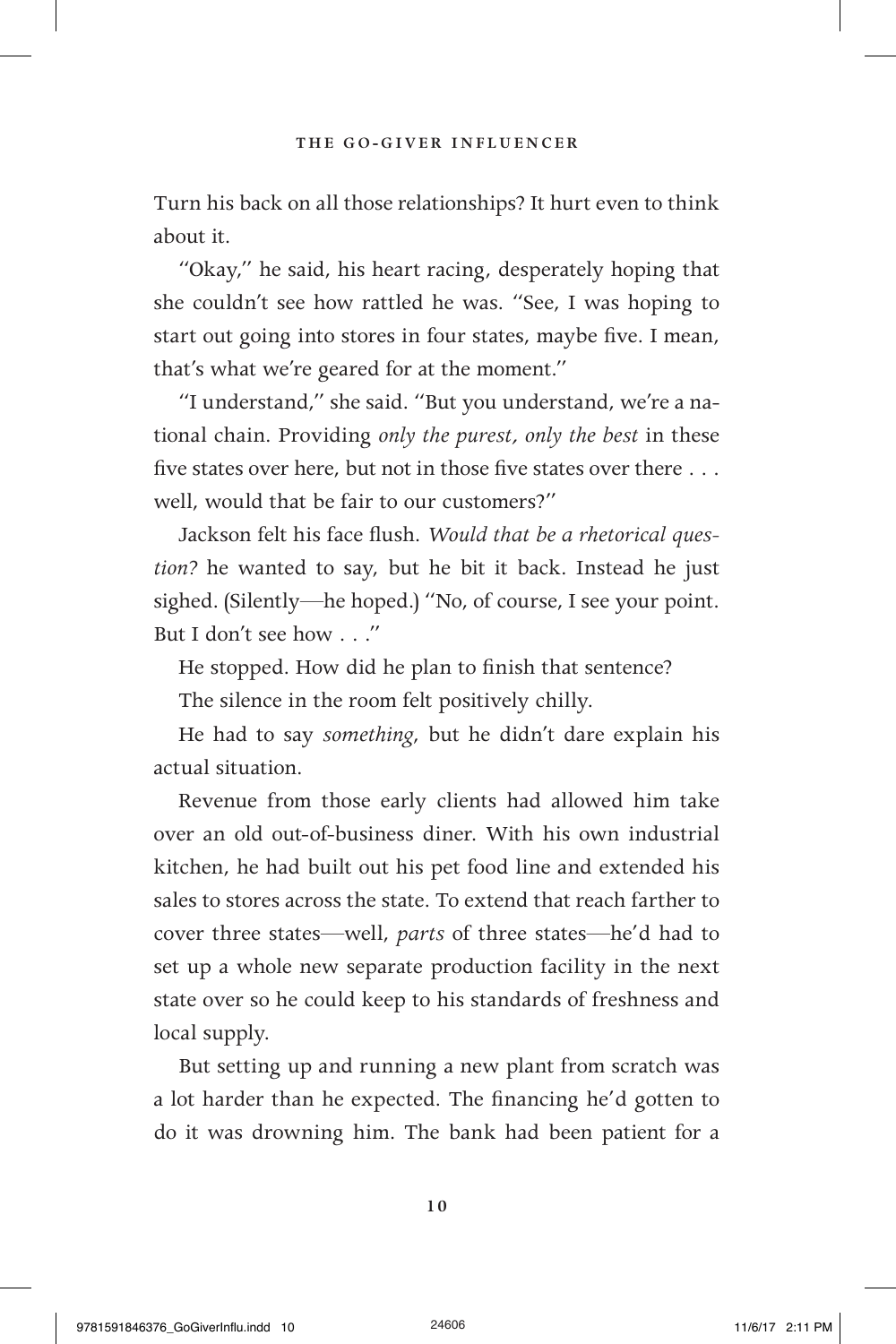#### **JACKSON**

year, but now he had to bring his account current, or they would call the loan and shut down his operation. A week from today. There was no way under the sun he could come up with the cash—but if he could show up with a large purchase order from a major national company, he was betting, that would halt the process and keep his doors open. A contract with Ms. Waters's company, in other words, might just save him from going under.

And at that thought, an idea slipped into his mind, so quietly that it took him a moment to realize it was sitting there waiting for him.

"I understand what you're saying," he said. "That makes sense. I see that. Of course, to scale up on that level, I'd need some assistance."

For the frst time since their meeting had begun, Ms. Waters looked ever so slightly taken off balance. "Assistance?"

"Well," said Jackson, "the entire continental United States, that's a good deal of territory. Our whole thing is *fresh and local*. That's more or less the heart of the brand. The brand you'd be featuring on your shelves. We'd need to put in place a network of kitchens—production centers. We have several now." (He had two, barely.) "To supply nationwide, we'd need to set up, oh, a dozen more around the country, I'd expect. A dozen at least. That'd take a little fnancing."

He tried to say this all in an entirely neutral, casual tone. Oh, sure, a dozen plants across the country. What he was planning to do anyway. *A little fnancing?* Just saying the words nearly gave him a heart attack.

"I don't mean you'd provide actual *funding*," he added.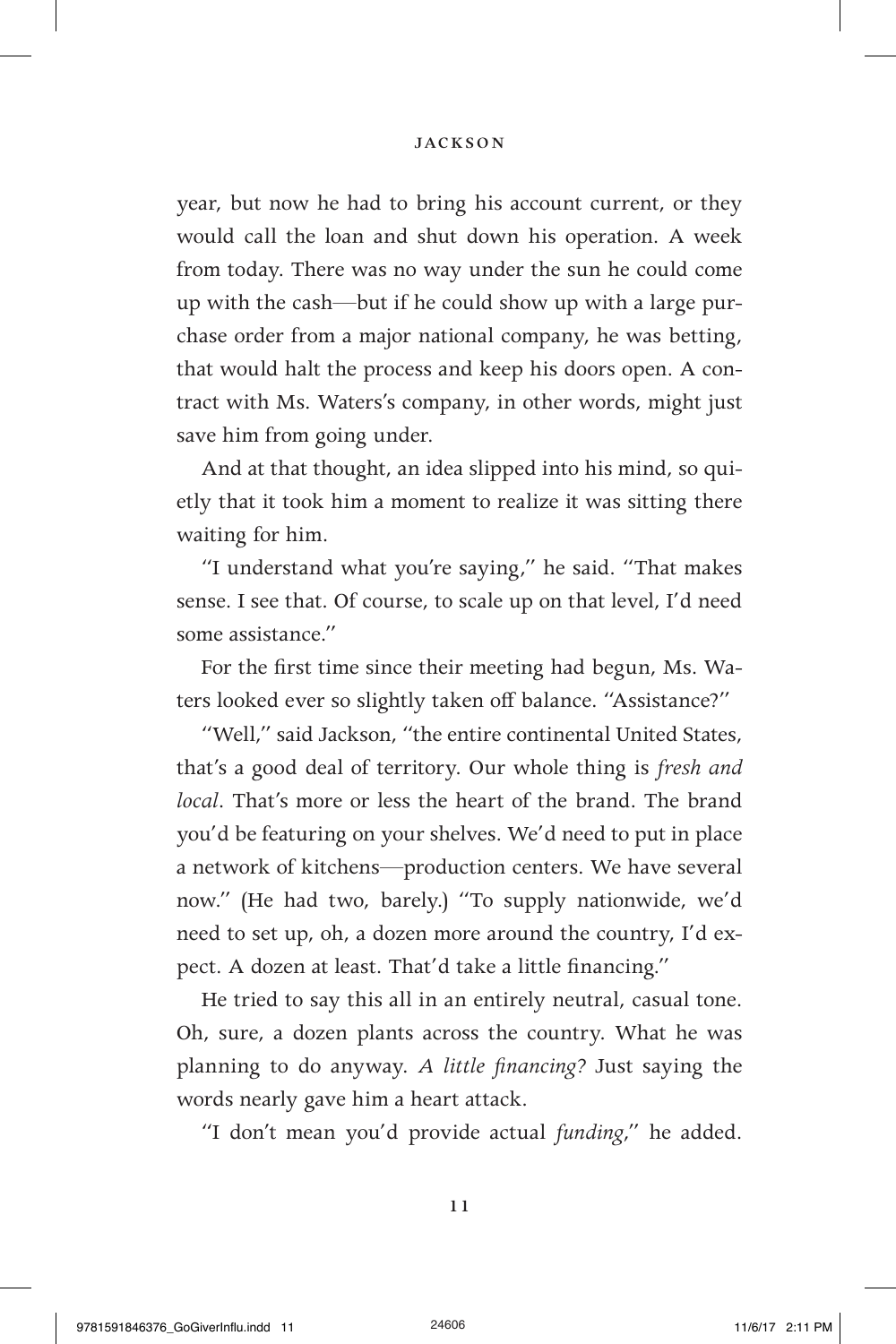"That would have to come from my own sources, obviously. But I've never gone into anything on this scale before. The only way it would work, I expect, would be with someone big, someone like Smith and Banks, underwriting it. Guaranteeing the loan, I mean."

Ms. Waters regarded him with an appraising look.

"Right. Well, I can certainly run that past the Corner Office, see what they say. But to be honest, Mr. Hill, I can't promise they'll be friendly about the idea."

Another chilly silence.

"Also, you said, an exclusive?"

She raised her eyebrows, as if to say, *Yes?*

"That's . . . that's a tall order. Right now I supply a lot of stores in our area."

She said nothing. *And?*

"A lot of these small stores, these aren't just clients, they're friends. People I've known for years." And without whom his business would never have gotten off the ground, he could have added.

"Of course," she said. "You've got an existing pipeline. Agreements and contracts. We assumed there'd be a transition period. Time for you to fulfll your current obligations and gracefully withdraw from future commitments, work up new marketing collateral for our stores, and so forth. Say, three months?"

Jackson nodded numbly. *Marketing collateral*. He hadn't thought about that.

Unexpectedly, Ms. Waters's voice softened. "I know, it's a lot."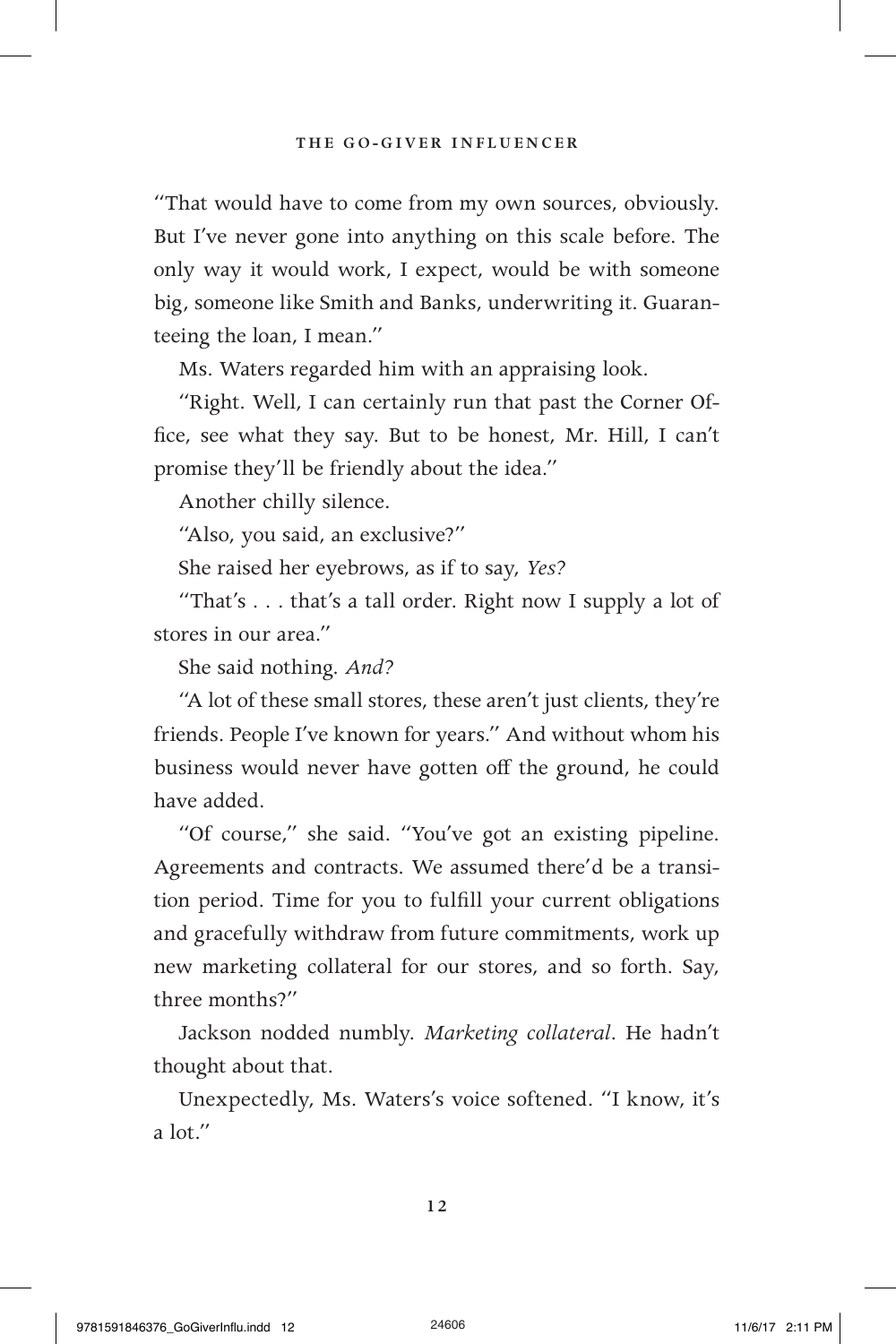She was silent again for a moment—though this time some how the silence did not feel so chilly.

"Tell you what, Mr. Hill," she said after another moment. "Why don't you go back and talk with your people, see what you might be able to work out. And I'll go speak with the Corner Office here about that underwriting idea. And then we'll meet again, okay? Say, next Friday, a week from today?"

A week from today. Exactly the words the bank officer had spoken to him that morning—only without the question mark.

He stood up, reached over her desk, and shook her hand. "A week," he said. "Thank you."

*You've got this, Jackson*, he told himself as he slipped past Mirabel's desk with a nod and a mouthed *Thank you!* (she was on the phone) and showed himself out the door. *You are a successful businessman. You are going to close this deal.* But it didn't feel like he was going to close this deal. And he didn't feel like a successful businessman.

He felt like a man who had just been to see the executioner.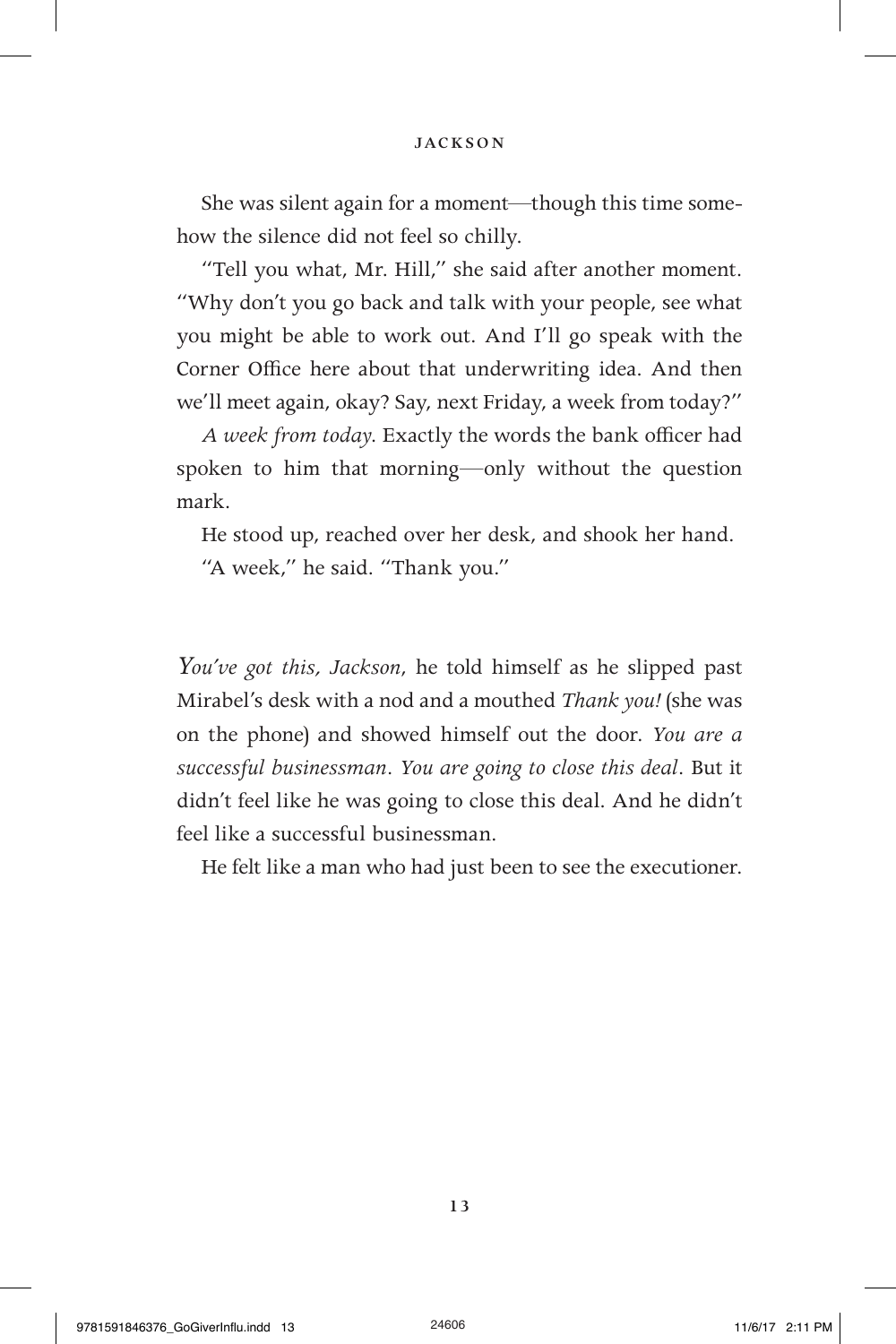## 2: Gillian

Gillian stared out her office window, trying to see her future.

Ten long years she'd been here. She was smart, and she worked hard, but it had been a struggle just to get where she was. A buyer. "Ms. Gray Flannel Suit," Katie would say, poking fun at her. "Ms. Mid-Level Executive." Well, that's what she was, and proud of it. Her company did a lot of good, and she was part of that.

But she was aiming higher. She wanted that Corner Office.

Everyone in the company knew that the senior VP of Distribution was about to retire. (It was the company's bestkept secret, ha-ha.) Gillian wanted that spot. If she got it, maybe someday she might even run the company. Hey, why not?

If she got it, more to the point, she would command a salary that would let her put Bo in that school she wanted, and save for her college. And buy her a horse. And give her the world. Because the kid deserved it.

Gillian felt her heart lurch.

She turned back to her desk and pushed the TALK button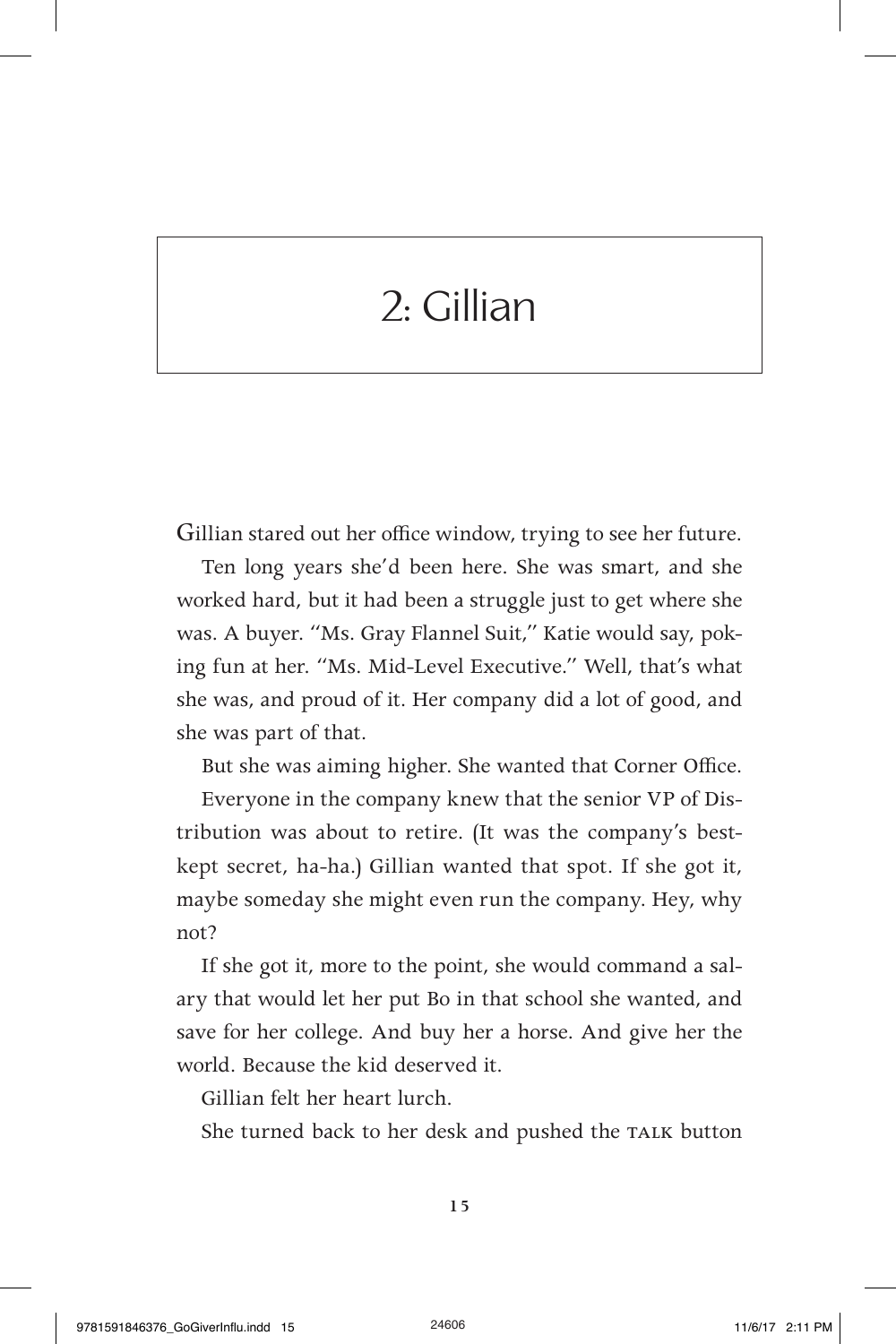on the office intercom. "Mirabel?" she said. "Could you see about getting me an appointment with the Corner Office?"

"Sure, Ms. Waters," the voice said back. "For when?"

"As soon as he can see me," she said. "Monday, hopefully." "We'll give it our best shot, Ms. Waters."

"You're the best, Mirabel," said Gillian, and she clicked of. *Only the purest, only the freshest, only the best.*

When she'd said she was impressed with Jackson Hill's company, she wasn't kidding. His products were good—really good. She'd wanted to meet with him right away when he first contacted their office, but she'd needed a few weeks to research his company and his products. She bought samples, talked with customers, even went out and talked with store owners, including some of his oldest clients. The more she dug, the better it all looked.

No doubt to him she appeared fairly ignorant of his company—but that was just strategy. Better to keep it opaque. *Never show your cards*, as Craig would say. (Although look how *that* had turned out.)

She didn't feel great about that. But she didn't just want Jackson's line. She *needed* it. Not only would it be a great account to win. It was an account that could make her career.

If she could bring Jackson's unique line in-house, it would be a huge feather in her cap—which would put her within spitting distance of that promotion to senior VP of Distribution. Competition for that position would be ferce, no question about it. Gillian was no good at office politics, but she knew this much for certain: if she could land the Jackson Hill account, she would have a shot at it.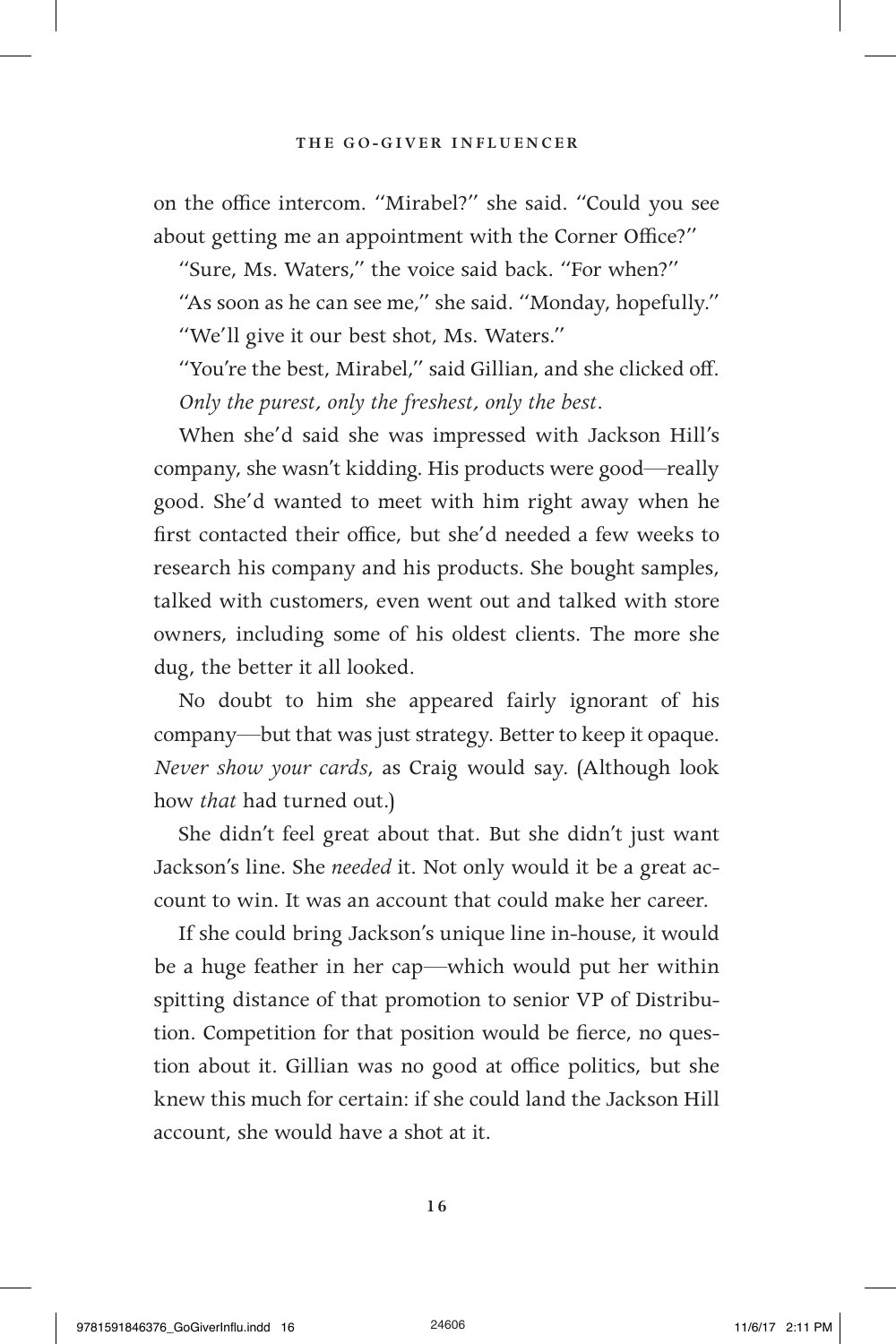#### **GI L L IA N**

She turned in her chair and looked outside again, now at the fading light. She didn't want to go home, not just yet. She hated going home when the place was empty.

She thought back to their conversation that morning, when she'd dropped Bo off at school, and smiled.

"Looking forward to seeing your dad this weekend?" she'd said.

Bo squirmed in the car seat. "I guess. He's always busy."

That was Craig, all right. Always busy. "Busy, how?" she countered.

Bo gave a theatrical sigh. "On his laptop, and on the phone." Big gestures with both hands. "And stuf."

Gillian smiled. "*I'm* always busy, too, Bo-bird."

"That's diferent."

"Diferent, how?"

"Mom." Her daughter gave her a look that said, *Do I really have to explain this?* "Even when you're busy, you're still *here*. You're never *busy* busy."

Gillian felt her heart lurch again, like it did a thousand times a day.

No, not home, not yet. She took a big breath. She was done here for the day. So, if not home, then where? Ha. As if she had to ask.

Ten minutes in and she had already worked up a serious sweat—but she was just getting started. She sat up, reached down and added fve more pounds to the weight machine, then lay back down on the bench and resumed her overhead chest extensions. Total weight: thirty pounds.

Push. Slow release. Push. Slow release. Push . . .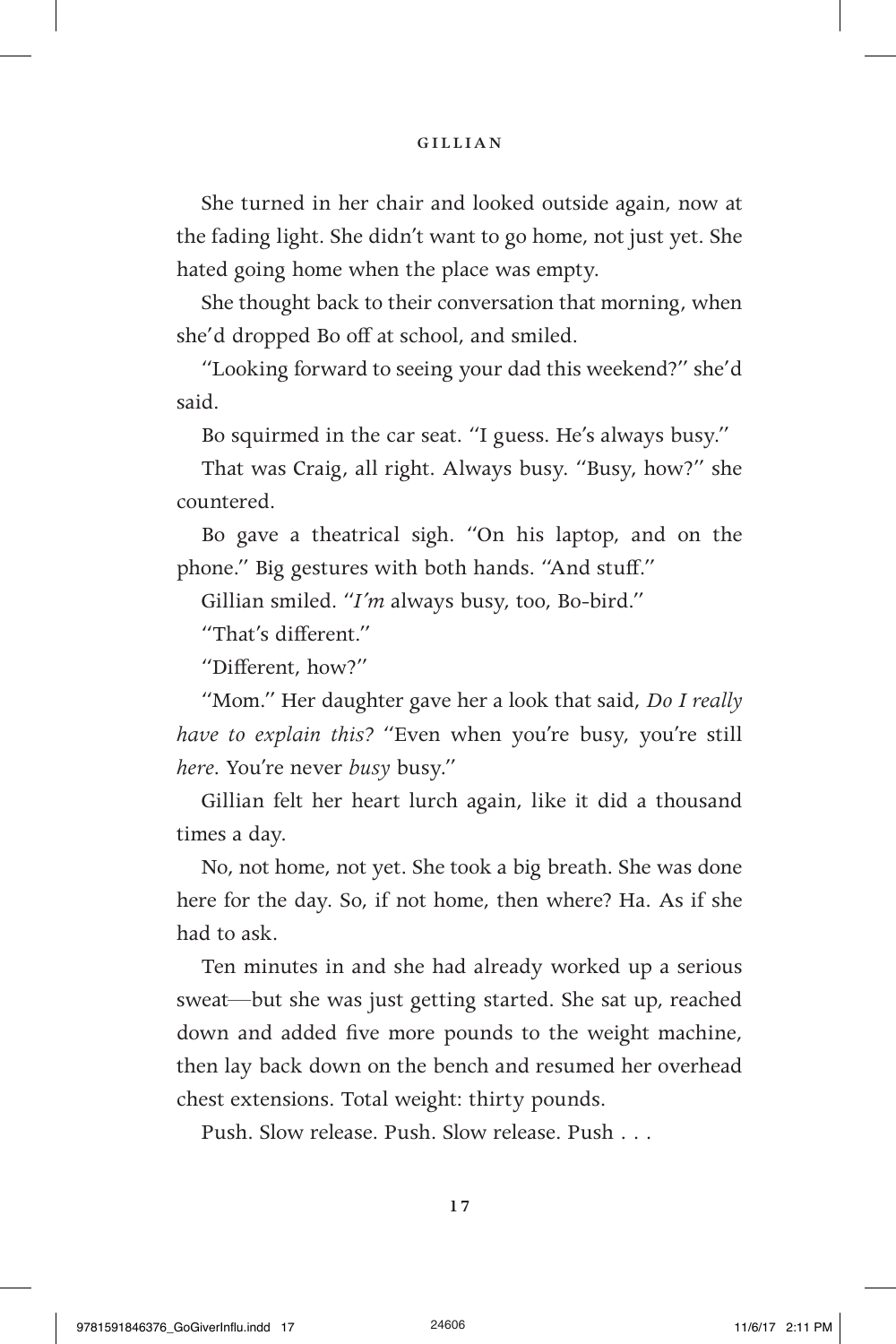Gillian was ambitious, it was true. But it was more than that. And yes, she wanted a salary that would allow her to take the best care of her daughter, whom she loved with the ferceness of a mother tiger. But if she were honest with herself, it was more than that, too. She wanted to feel her own efforts having an impact, a real impact. That was why she'd joined this company in the frst place, not just to keep a roof over their heads but because she wanted to make a *diference*.

She sat up and added more weight, then lay back down and kept going.

Forty pounds.

She didn't understand Jackson Hill's reluctance. She was ofering him something even bigger than what he was asking for. Why wasn't he jumping at it? He seemed strangely uneasy and uncooperative. She could not fgure the guy out. Did he want this contract or not?

She'd been positive they would end that meeting with at least an agreement in principle, details to be worked out in the days ahead. But he seemed to back up from every term and condition she put on the table.

And that request, to underwrite his "kitchens," she had not seen that coming. He had to know that was a huge ask. Big enough that she would now have to go get buy-in from the senior VP himself. The very guy whose position she hoped to land.

She sat up and added more weight.

Fifty pounds. Push, slow release . . .

She thought about the week ahead. Sunday afternoon she'd get Bo back. Sunday evening they would have a blast together.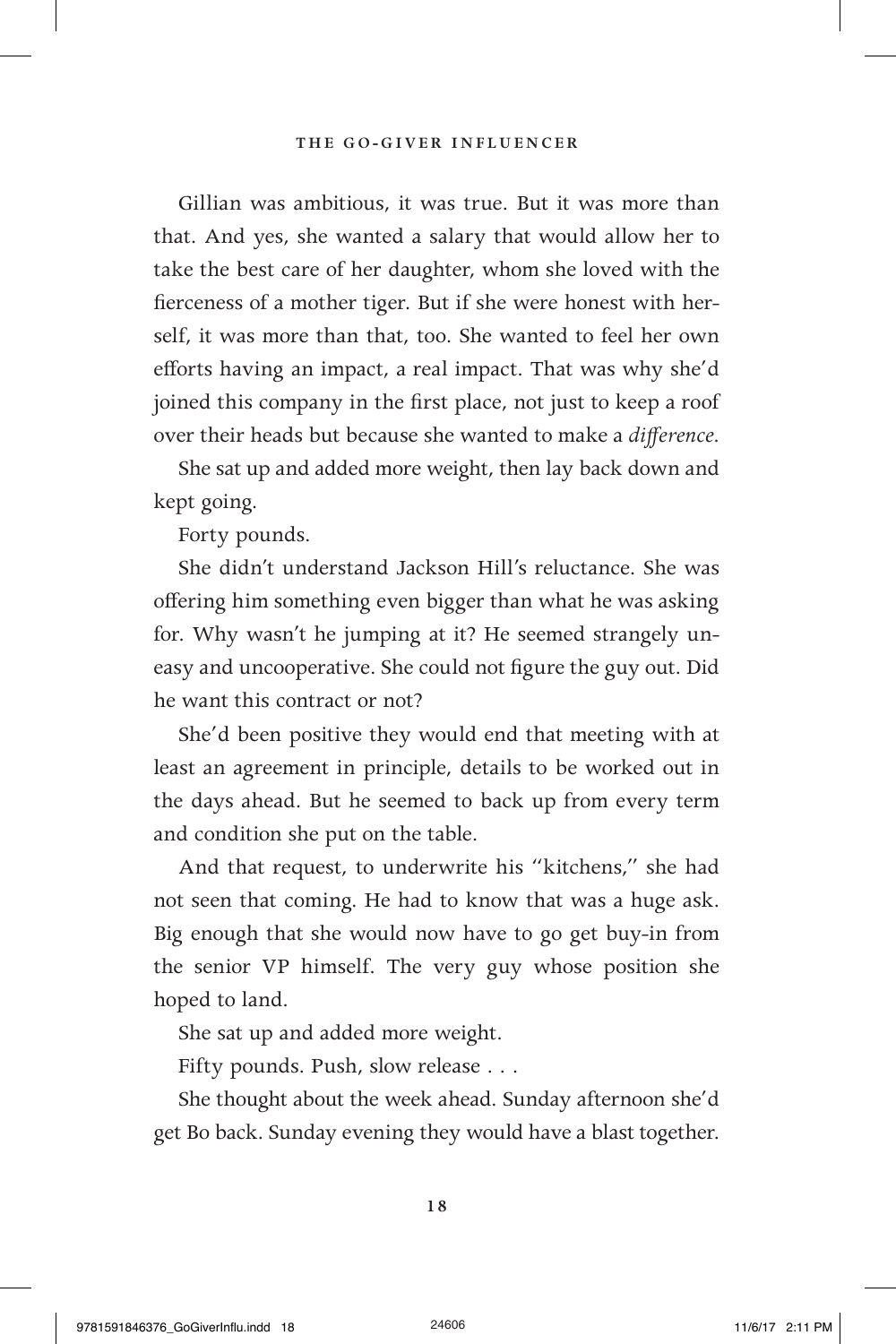And then Monday.

She didn't know which was going to be the bigger challenge: getting the Corner Office to agree to put its credit behind the fnancing for Jackson's string of "kitchens" or keeping Jackson himself from bolting at the frst loud noise, like a skittish colt. When she'd said *national* and *exclusive*, she thought she was going to have to hit the intercom and ask Mirabel to bring a defbrillator.

Sixty pounds.

Actually, now that she thought about it, that was easy, no contest: *both* challenges were impossible. But she had to walk out of that meeting next Friday with a signed contract in her hand. *Had* to.

She groaned out loud.

"Were you bad?"

Gillian paused in her reps and looked up into the face looking down at hers. Even upside down, Katie's brightly freckled face made her want to laugh. "What?"

"Were you very bad? I think you've been very bad. 'Cause you sure are punishing yourself."

Gillian sighed and sat up.

Katie was not only her dedicated trainer but also her best friend. She wasn't sure which she really came here for, the workouts or the "talkouts."

That one was easy, too: both.

"I'm trying to land this account I told you about?"

Katie nodded as she grabbed Gillian's arm and tugged her over toward another machine.

"I don't know what the guy's story is, but it feels like I'm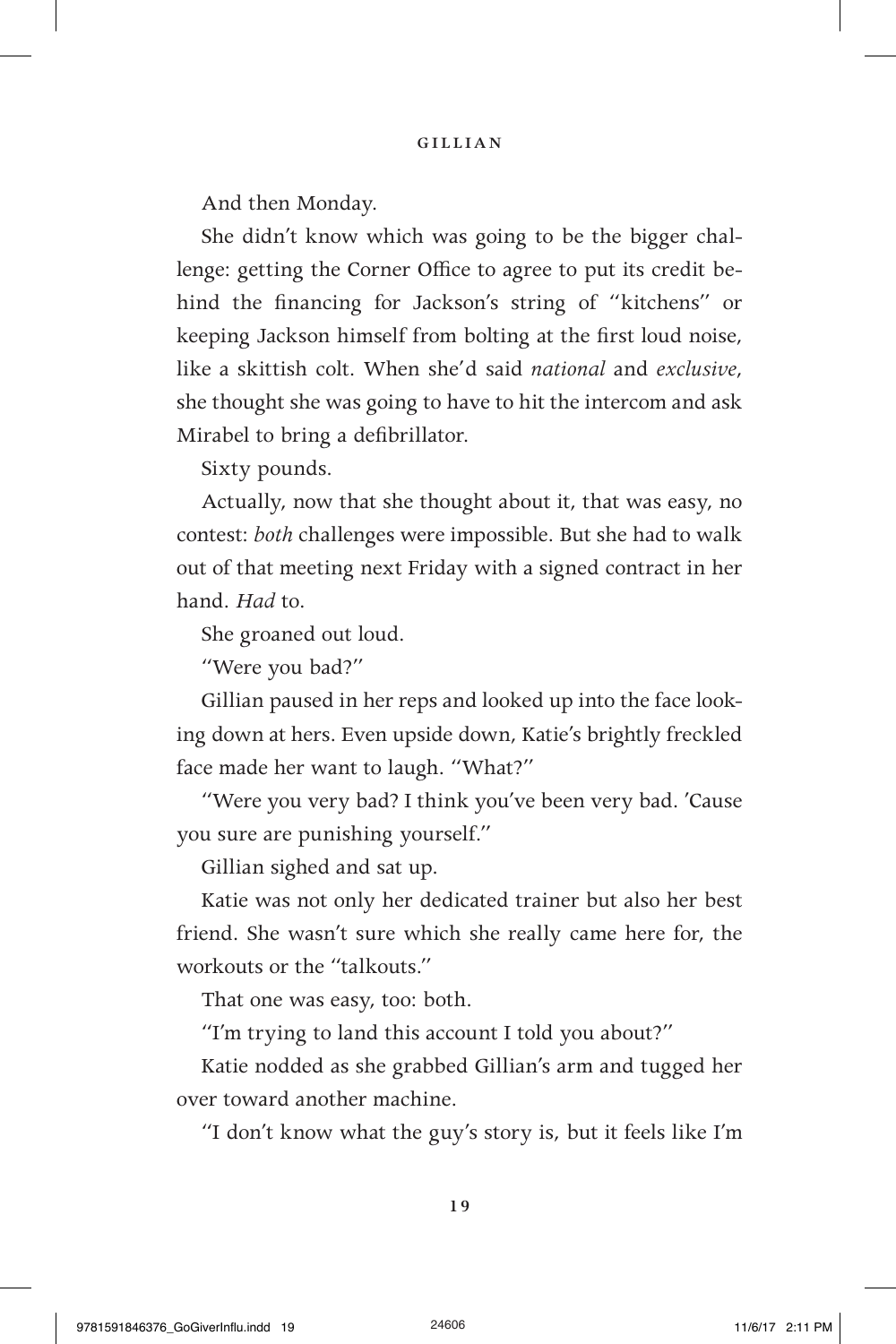pulling up a tree stump with a piece of thread. If I pull too hard, the thread'll break—but if I don't pull at all, he'll just sit there."

"Like a stump," volunteered Katie.

"Exactly. Thank you."

"Sit."

Katie had Gillian lie down on the bench, then set the weights and gave her leg a *Let's go!* whack. Gillian obediently started doing her leg lifts. Forty pounds.

"I really need this, Katie. It's the only way I'm going to have a crack at that Corner Office—the only way I'm ever going to get Bo into that school—"

"Etcetera." Katie nodded. "I know, sweetie. I know."

Gillian had gone through another twenty reps before it dawned on her that Katie was standing there, just watching her. She dropped her feet down onto the floor, took a big breath, and looked at her friend. "What."

"Maybe you should go see the coach," said Katie.

Gillian stood up and put her hands on Katie's shoulders, looking her in the face. "Katie. You're not only my best friend and the biggest pain in the neck I know, you're also my trainer. *My* trainer. I don't need to work with another coach."

"Not *a* coach," said Katie. "*The* Coach."

Gillian sat back down on the bench. "*What* coach?" she said, as she resumed her leg lifts.

"This guy," said Katie. "I think he used to be a football coach or something, like high school. I don't know if he was ever pro or not. But now he's some kind of high-level execu-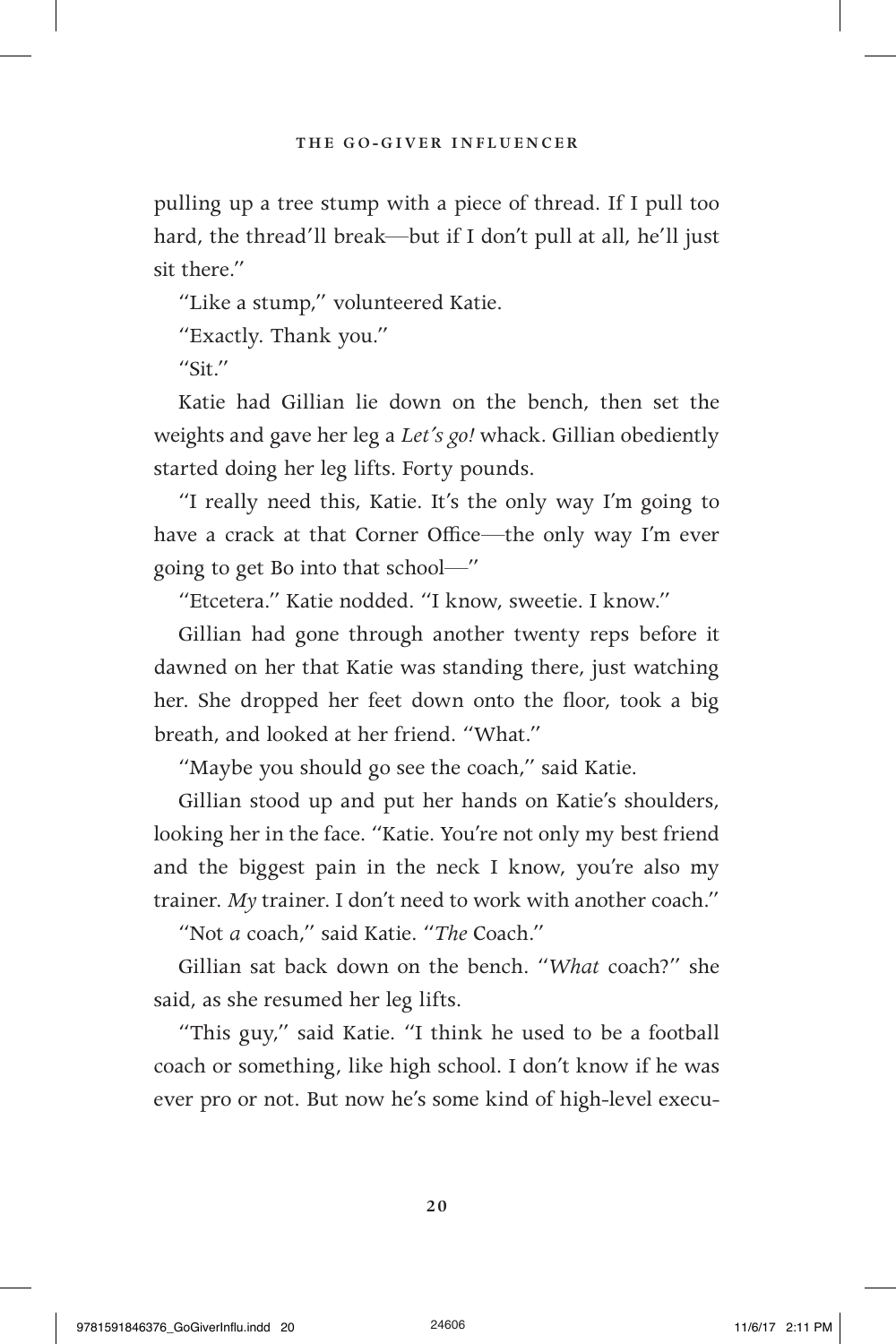#### **GI L L IA N**

tive coach, works with CEOs and people in high-stress positions, things like that."

"Help me," said Gillian. "And this miracle-working motivational guru's name is . . . ?"

Katie pursed her lips in thought. "I don't think . . ." She shrugged. "No, I don't think I ever heard it mentioned. My client, the one who's worked with him? She always just calls him 'the Coach.' Says he teaches this thing he calls his Winning Strategy. Here," Katie fshed out her phone as she talked, "I'll text you his number."

Gillian made a face. "Aha. His Winning Strategy. Fantastic. Probably an ax murderer who lures women like me to their doom with sweet promises of corporate jets and their face on magazine covers."

Katie swatted her on the thigh. "You're terrible!"

Gillian nodded. "Yes. I am. Now, back to my punishment."

She reached forward, adjusted the weights, sat back, grabbed the handles, and continued her reps.

Fifty pounds . . .

Ninety minutes later, Gillian stepped into her front vestibule, closed the door, and heard it go *click!* She stood, motionless. When Bo was away and the house was empty like this, the silence was so thick it felt like it had a weight, a density all its own. Like a spell cast over a dark forest while a princess slept for a century.

She felt something brush against her leg.